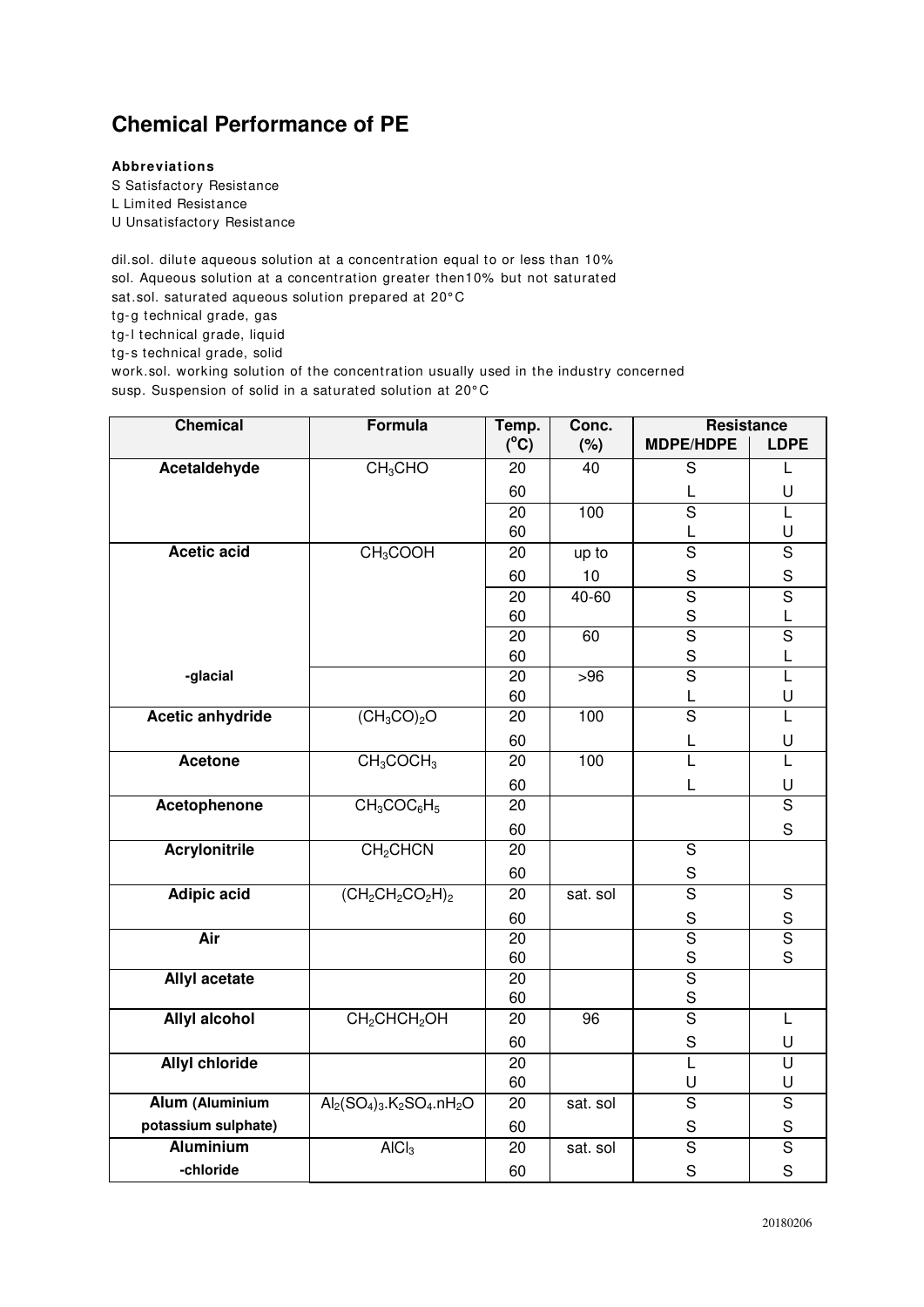| <b>Chemical</b>      | Formula                              | Temp.           | Conc.     | <b>Resistance</b>                      |                         |
|----------------------|--------------------------------------|-----------------|-----------|----------------------------------------|-------------------------|
|                      |                                      | $(^{\circ}C)$   | (%)       | <b>MDPE/HDPE</b>                       | <b>LDPE</b>             |
| <b>Aluminium</b>     | $\overline{AIF_3}$                   | 20              | susp.     | S                                      | $\overline{S}$          |
| -fluoride            |                                      | 60              |           | $\mathsf S$                            | $\mathbf S$             |
| -hydroxide           | $AI(OH)_3$                           | 20              | susp.     | $\overline{\mathsf{s}}$                | $\overline{\mathsf{s}}$ |
|                      |                                      | 60              |           | $\mathbf S$                            | $\mathbf S$             |
| -nitrate             | AI(NO <sub>3</sub> ) <sub>3</sub>    | 20              | sat. sol  | $\overline{\mathbf{s}}$                | $\overline{\mathsf{s}}$ |
|                      |                                      | 60              |           | $\mathbf S$                            | S                       |
| -oxychloride         |                                      | 20              | susp.     | $\overline{\mathsf{s}}$                | $\overline{\mathsf{s}}$ |
|                      |                                      | 60              |           | S                                      | S                       |
| -phosphate<br>(meta) |                                      | 20              |           | $\overline{\mathsf{s}}$<br>$\mathsf S$ |                         |
| -sulphate            | $Al2(SO4)3$                          | 60<br>20        | sat. sol  | $\overline{s}$                         | $\overline{S}$          |
|                      |                                      |                 |           |                                        | $\mathbf S$             |
| Amino acids          |                                      | 60<br>20        |           | $\mathbf S$<br>$\overline{\mathsf{s}}$ |                         |
|                      |                                      | 60              |           | $\mathbf S$                            |                         |
| Ammonia              | NH <sub>3</sub>                      | 20              | sat. sol  | $\overline{S}$                         | $\mathbf S$             |
| (aqueous)            |                                      | 60              |           | $\mathbf S$                            | $\mathbf S$             |
| (gaseous)            |                                      | 20              | 100       | $\overline{\mathsf{s}}$                | $\overline{\mathsf{s}}$ |
|                      |                                      | 60              |           | $\mathbf S$                            | $\mathbf S$             |
| (liquid)             |                                      | 20              | 100       | $\overline{\mathsf{s}}$                | L                       |
|                      |                                      | 60              |           | $\mathsf S$                            | L                       |
| <b>Ammonium</b>      | $CH_3COONH_4$                        | 20              | sat       | $\overline{\mathsf{s}}$                |                         |
| -acetate             |                                      | 60              |           | $\mathbf S$                            |                         |
| -bromide             | $NH_4Br$                             | 20              |           | $\overline{\mathsf{s}}$                |                         |
|                      |                                      | 60              |           | ${\sf S}$                              |                         |
| -carbonate           | $(NH_4)_2CO_3$                       | 20              | sat. sol  | $\overline{\mathsf{s}}$                | $\mathbf S$             |
|                      |                                      | 60              |           | $\mathbf S$                            | $\mathbf S$             |
| -chloride            | NH <sub>4</sub> Cl                   | 20              | sat. sol  | $\overline{\mathsf{s}}$                | $\overline{\mathsf{s}}$ |
|                      |                                      | 60              |           | $\mathbf S$                            | $\mathbf S$             |
| -fluoride            | $NH_4F$                              | 20              | up to 20  | $\overline{\mathsf{s}}$                | $\overline{\mathsf{s}}$ |
|                      |                                      | 60              |           | $\mathbf S$                            | $\mathbf S$             |
| -hydrogen carbonate  | $NH_4HCO_3$                          | $\overline{20}$ | sat. sol  | $\overline{\mathsf{s}}$                | $\overline{\mathsf{s}}$ |
|                      |                                      | 60              |           | ${\sf S}$                              | S                       |
| -hydrosulphide       |                                      | 20              |           | $\overline{\mathsf{s}}$                |                         |
|                      |                                      | 60              |           | $\mathbf S$                            |                         |
| -hydroxide           | NH <sub>4</sub> (OH)                 | 20              |           | $\overline{\mathsf{s}}$                | $\overline{S}$          |
|                      |                                      | 60              |           | $\mathbf S$                            | $\mathbf S$             |
| -nitrate             | NH <sub>4</sub> NO <sub>3</sub>      | 20              | sat. sol  | $\overline{\mathsf{s}}$                | $\overline{\mathsf{s}}$ |
|                      |                                      | 60              |           | ${\sf S}$                              | $\mathbf S$             |
| -persulphate         | $(NH_4)_2S_2O_8$                     | 20              | sat. sol  | $\overline{\mathsf{s}}$                | $\overline{\mathsf{s}}$ |
|                      |                                      | 60              |           | $\mathbf S$                            | $\mathbf S$             |
| -phosphate           | $NH4(HPO4)2$                         | 20              |           | $\overline{s}$                         |                         |
| (dibasic)            |                                      | 60              |           | $\mathbf S$                            |                         |
| (meta)               | $(NH_4)_4P_4O_{12}$                  | 20              | sat. sol. | $\overline{\mathsf{s}}$                | $\overline{S}$          |
|                      |                                      | 60              |           | $\mathbf S$                            | $\mathbf S$             |
| -sulphate            | $(NH_4)_2SO_4$                       | 20              | sat. sol. | $\overline{\mathsf{s}}$                | $\overline{s}$          |
|                      |                                      | 60              |           | ${\mathsf S}$                          | $\mathbf S$             |
| -sulphide            | $\overline{(\text{NH}_4)_2\text{S}}$ | 20              | sat. sol. | $\overline{S}$                         | $\overline{S}$          |
|                      |                                      | 60              |           | ${\mathsf S}$                          | $\mathbf S$             |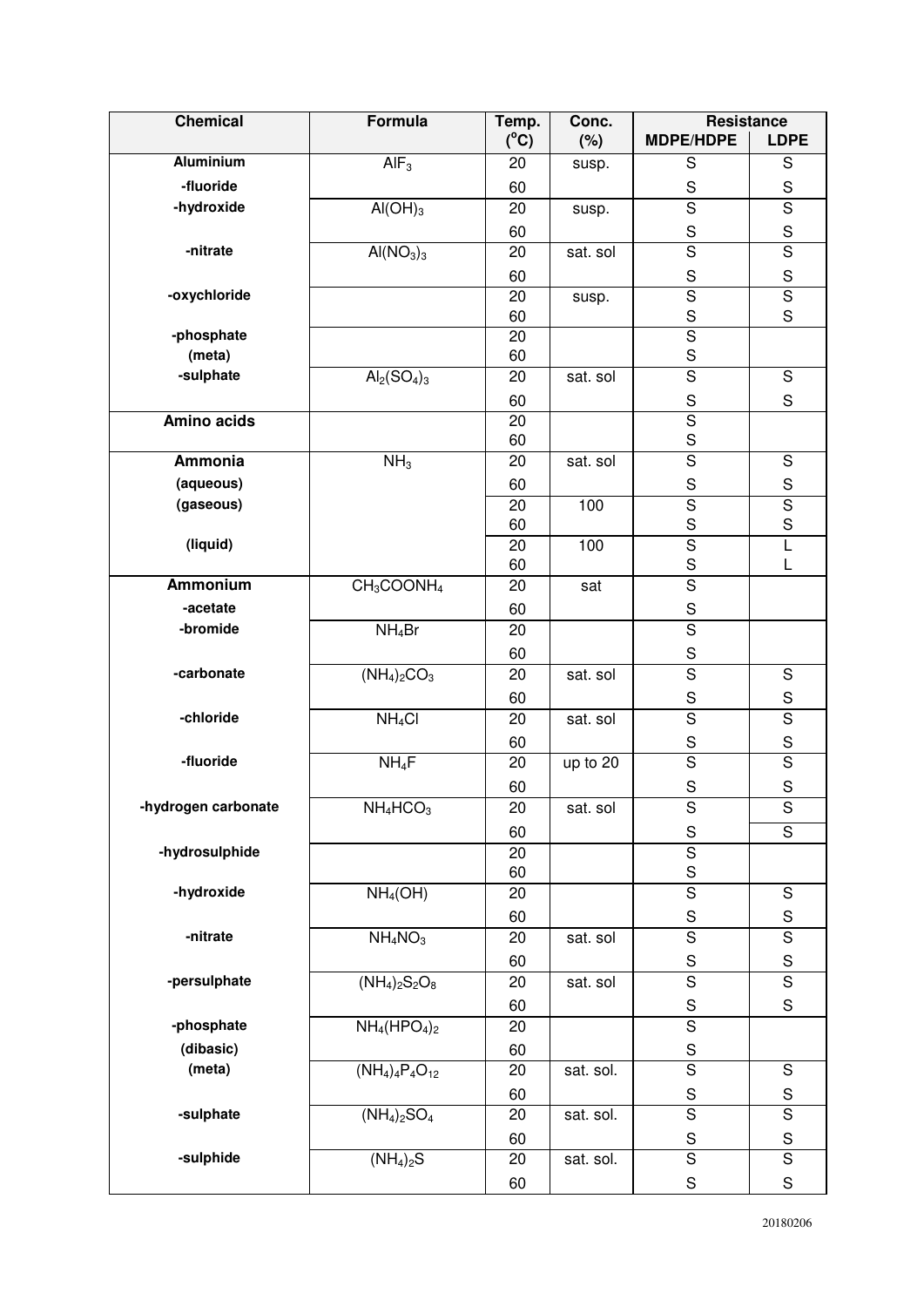| <b>Chemical</b>               | Formula                               | Temp.         | Conc.    | <b>Resistance</b>            |                         |
|-------------------------------|---------------------------------------|---------------|----------|------------------------------|-------------------------|
|                               |                                       | $(^{\circ}C)$ | (%)      | <b>MDPE/HDPE</b>             | <b>LDPE</b>             |
| <b>Ammonium</b>               | $NH_4OHSO_4$                          | 20            | dil/sat  | S                            |                         |
| -sulphydrate                  |                                       | 60            |          | $\mathsf S$                  |                         |
| -thiocyanate                  |                                       | 20            | sat. sol | $\overline{\mathsf{s}}$      | ${\mathsf S}$           |
|                               |                                       | 60            |          | $\mathbf S$                  | $\mathbf S$             |
| Amyl acetate                  | $\overline{CH_3CO_2CH_2(CH_2)_3}CH_3$ | 20            | 100      | $\overline{\mathsf{s}}$      | U                       |
|                               |                                       | 60            |          | L                            | U                       |
| Amyl alcohol                  | $CH3(CH2)3CH2OH$                      | 20            | 100      | $\overline{S}$               | L                       |
|                               |                                       | 60            |          | L                            | L                       |
| Amyl chloride                 | $CH3(CH2)3CH2Cl$                      | 20            | sat. sol | U                            | U                       |
|                               |                                       | 60            |          | U                            | U                       |
| <b>Aniline</b>                | $C_6H_5NH_2$                          | 20            |          | L                            | $\overline{\mathsf{U}}$ |
|                               |                                       | 60            |          | L                            | U                       |
| -chlorhydrate                 | $C_6H_5NH_2HCl$                       | 20            |          | L                            |                         |
|                               |                                       | 60            |          | L                            |                         |
| Anthraquinone                 |                                       | 20            |          | $\overline{\mathsf{s}}$      |                         |
| sulphonic acid                |                                       | 60            |          | S                            |                         |
| <b>Antimony chloride</b>      |                                       | 20            |          | $\overline{\mathsf{S}}$      |                         |
|                               |                                       | 60            |          | S                            |                         |
| <b>Antimony pentachloride</b> |                                       | 20            |          | $\overline{\mathsf{s}}$      |                         |
|                               |                                       | 60            |          | S                            |                         |
| <b>Antimony trichloride</b>   | SbCl <sub>3</sub>                     | 20            | sat. sol | $\overline{\mathsf{s}}$      | $\overline{S}$          |
|                               |                                       | 60            |          | $\mathbf S$                  | ${\mathsf S}$           |
| Aqua regia                    | $HCI + HNO3$                          | 20            | 3:1      | U                            | $\overline{\mathsf{U}}$ |
|                               |                                       | 60            |          | U                            | U                       |
| <b>Aromatic acids</b>         |                                       | 20            |          | $\overline{S}$               |                         |
|                               |                                       | 60            |          | S                            |                         |
| Aromatic hydrocarboU          |                                       | 20<br>60      |          | $\overline{\mathsf{U}}$<br>U | U<br>U                  |
| <b>Arsenic</b>                |                                       | 20            |          | $\overline{\mathsf{s}}$      |                         |
|                               |                                       | 60            |          | S                            |                         |
| <b>Arsenic acid</b>           | $H_3AsO_4$                            | 20            | sat. sol | $\overline{\mathsf{s}}$      | S                       |
|                               |                                       | 60            |          | $\mathsf S$                  | ${\mathsf S}$           |
| Ascorbic acid                 |                                       | 20            |          | $\overline{s}$               | $\overline{\mathsf{S}}$ |
|                               |                                       | 60            |          | $\mathbf S$                  | S                       |
| <b>Barium</b>                 | BaBr <sub>2</sub>                     | 20            | sat. sol | $\overline{\mathsf{s}}$      | $\overline{\mathsf{s}}$ |
| -bromide                      |                                       | 60            |          | $\mathbf S$                  | $\mathbf S$             |
| -carbonate                    | BaCO <sub>3</sub>                     | 20            | susp     | $\overline{\mathsf{s}}$      | $\overline{\mathsf{s}}$ |
|                               |                                       | 60            |          | $\mathsf S$                  | $\mathbf S$             |
| -chloride                     | BaCl <sub>2</sub>                     | 20            | sat. sol | $\overline{\mathsf{s}}$      | $\overline{\mathsf{s}}$ |
|                               |                                       | 60            |          | $\mathbf S$                  | $\mathbf S$             |
| -hydroxide                    | Ba(OH) <sub>2</sub>                   | 20            | sat. sol | $\overline{S}$               | $\overline{S}$          |
|                               |                                       | 60            |          | S                            | S                       |
| -sulphate                     | BaSO <sub>4</sub>                     | 20            | susp     | $\overline{s}$               | $\overline{\mathsf{s}}$ |
|                               |                                       | 60            |          | $\mathbf S$                  | $\mathbf S$             |
| -sulphide                     | <b>BaS</b>                            | 20            | sat. sol | $\overline{\mathsf{s}}$      | $\overline{\mathsf{s}}$ |
|                               |                                       | 60            |          | $\mathbf S$                  | $\mathbf S$             |
| -sulphite                     |                                       | 20            |          | $\overline{\mathsf{s}}$      |                         |
|                               |                                       | 60            |          | S                            |                         |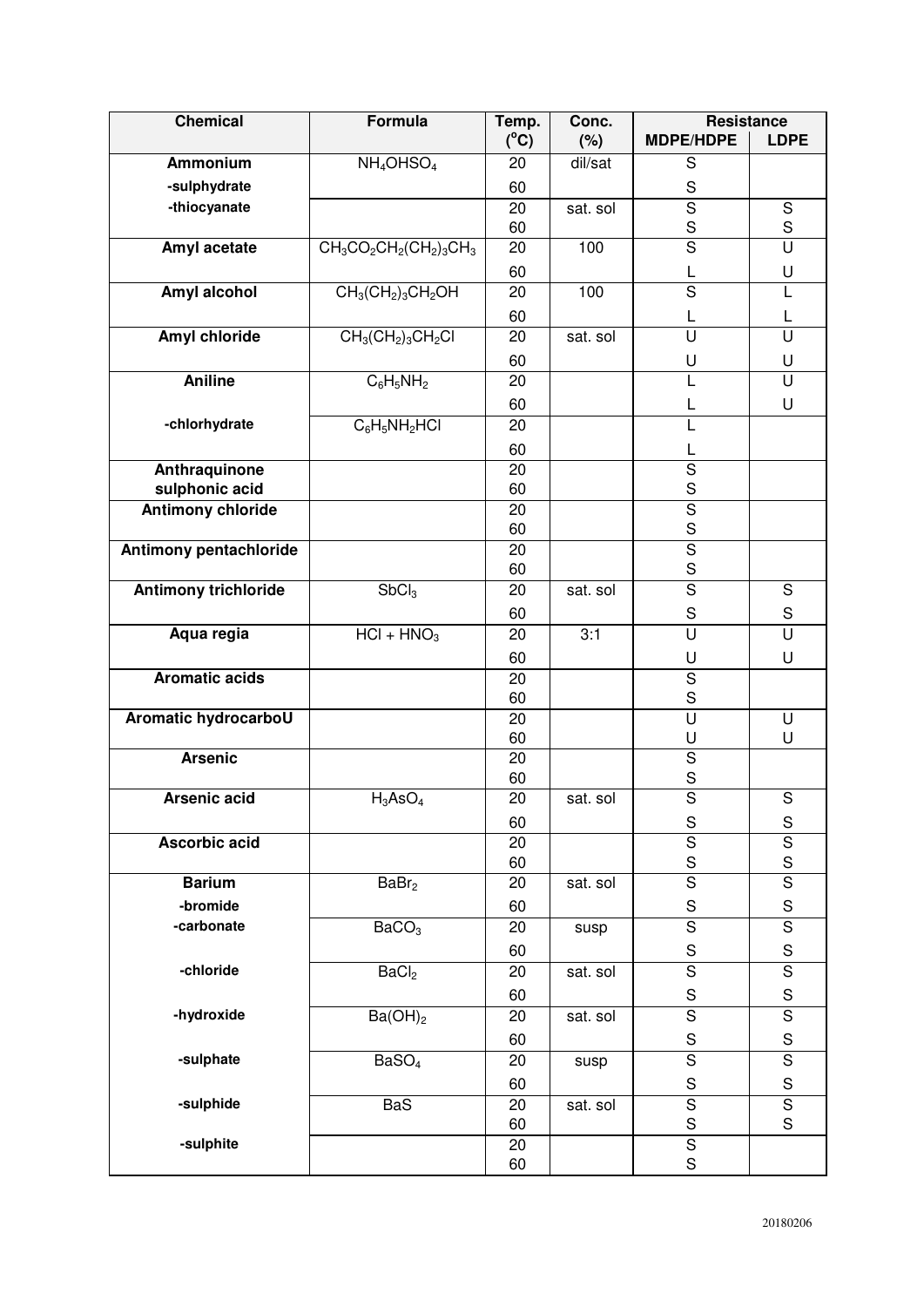| <b>Chemical</b>             | <b>Formula</b>                                         | Temp.           | Conc.    | <b>Resistance</b>             |                              |
|-----------------------------|--------------------------------------------------------|-----------------|----------|-------------------------------|------------------------------|
|                             |                                                        | $(^{\circ}C)$   | (%)      | <b>MDPE/HDPE</b>              | <b>LDPE</b>                  |
| <b>Beer</b>                 |                                                        | 20              |          | ${\mathsf S}$                 | $\mathbf S$                  |
|                             |                                                        | 60              |          | $\mathbf S$<br>$\overline{s}$ | $\mathsf S$                  |
| <b>Benzaldehyde</b>         | $C_6H_5CHO$                                            | 20              |          |                               | L                            |
|                             |                                                        | 60              |          | L                             | U                            |
| <b>Benzene</b>              | $C_6H_6$                                               | 20              | 100      | L                             | U                            |
|                             |                                                        | 60              |          | L                             | U                            |
| -monochlorine               | $C_6H_5Cl$                                             | 20              |          | U                             |                              |
| Benzenesulphonic acid       |                                                        | 20              |          | $\mathbf S$                   | L                            |
|                             |                                                        | 60              |          | $\mathbf S$                   |                              |
| <b>Benzoic acid</b>         | $C_6H_5COOH$                                           | 20              | sat. sol | $\mathsf S$                   | S                            |
|                             |                                                        | 60              |          | $\mathsf S$                   | $\mathbf S$                  |
| <b>Benzoyl chloride</b>     |                                                        | 20              |          | L                             | U                            |
| <b>Benzyl alcohol</b>       | $C_6H_5CH_2OH$                                         | 60<br>20        |          | L<br>$\overline{\mathsf{s}}$  | U<br>$\overline{\mathsf{U}}$ |
|                             |                                                        |                 |          |                               |                              |
| <b>Benzyl chloride</b>      |                                                        | 60<br>20        |          | L<br>L                        | U                            |
|                             |                                                        | 60              |          | U                             |                              |
| <b>Bichromate sulphuric</b> |                                                        | 20              |          | $\overline{\mathsf{s}}$       |                              |
| acid                        |                                                        | 60              |          | U                             |                              |
| <b>Bismuth carbonate</b>    |                                                        | 20              | sat. sol | $\overline{\mathsf{S}}$       | $\overline{S}$               |
|                             |                                                        | 60              |          | $\mathsf S$                   | S                            |
| <b>Bisulphite</b>           |                                                        | 20              |          | $\overline{\mathsf{S}}$       |                              |
|                             |                                                        | 60              |          | $\mathbf S$                   |                              |
| <b>Borax</b>                |                                                        | 20              | sat. sol | $\overline{s}$                | $\overline{S}$               |
|                             |                                                        | 60              |          | $\mathbf S$                   | $\mathbf S$                  |
| <b>Boric</b> acid           | $H_3BO_3$                                              | 20              | dil/sat  | $\overline{S}$                | $\overline{S}$               |
|                             |                                                        | 60              |          | $\mathbf S$                   | S                            |
| -methyl ester               |                                                        | 20              |          | $\overline{\mathsf{s}}$       |                              |
| <b>Boron trifluoride</b>    | BF <sub>3</sub>                                        | 60<br>20        | sat. sol | L<br>$\overline{S}$           | $\mathbf S$                  |
|                             |                                                        |                 |          |                               |                              |
| <b>Brine saturated</b>      |                                                        | 60              |          | $\mathsf S$                   | S                            |
|                             |                                                        | 20<br>60        |          | ${\sf S}$<br>S                | S<br>S                       |
| <b>Bromic acid</b>          | HBrO <sub>3</sub>                                      | 20              | 10       | $\overline{\mathsf{s}}$       | $\overline{\mathsf{s}}$      |
|                             |                                                        | 60              |          | $\mathsf S$                   | $\mathbf S$                  |
| <b>Bromine</b>              | Br <sub>2</sub>                                        | 20              | 100      | U                             | U                            |
| (dry gas)                   |                                                        | 60              |          | U                             | U                            |
| (liquid)                    |                                                        | 20              | 100      | $\overline{U}$                | $\cup$                       |
|                             |                                                        | 60              |          | U                             | U                            |
| <b>Bromochloromethane</b>   |                                                        | 20              |          | U                             |                              |
|                             |                                                        | 60              |          | U                             |                              |
| <b>Butadiene</b>            | $C_4H_6$                                               | 20              |          | U                             |                              |
|                             |                                                        | 60              |          | U                             |                              |
| <b>Butane</b>               | $C_4H_{10}$                                            | 20              |          | $\overline{\mathsf{s}}$       |                              |
|                             |                                                        | 60              |          | ${\mathsf S}$                 |                              |
| <b>Butanediol</b>           | CH <sub>3</sub> CH <sub>2</sub> CHOHCH <sub>2</sub> OH | 20              |          | L                             |                              |
| (aqueous)                   |                                                        | 60              |          | U                             | L                            |
|                             |                                                        |                 |          |                               |                              |
| <b>Butanetriol</b>          |                                                        | $\overline{20}$ |          | $\overline{S}$                |                              |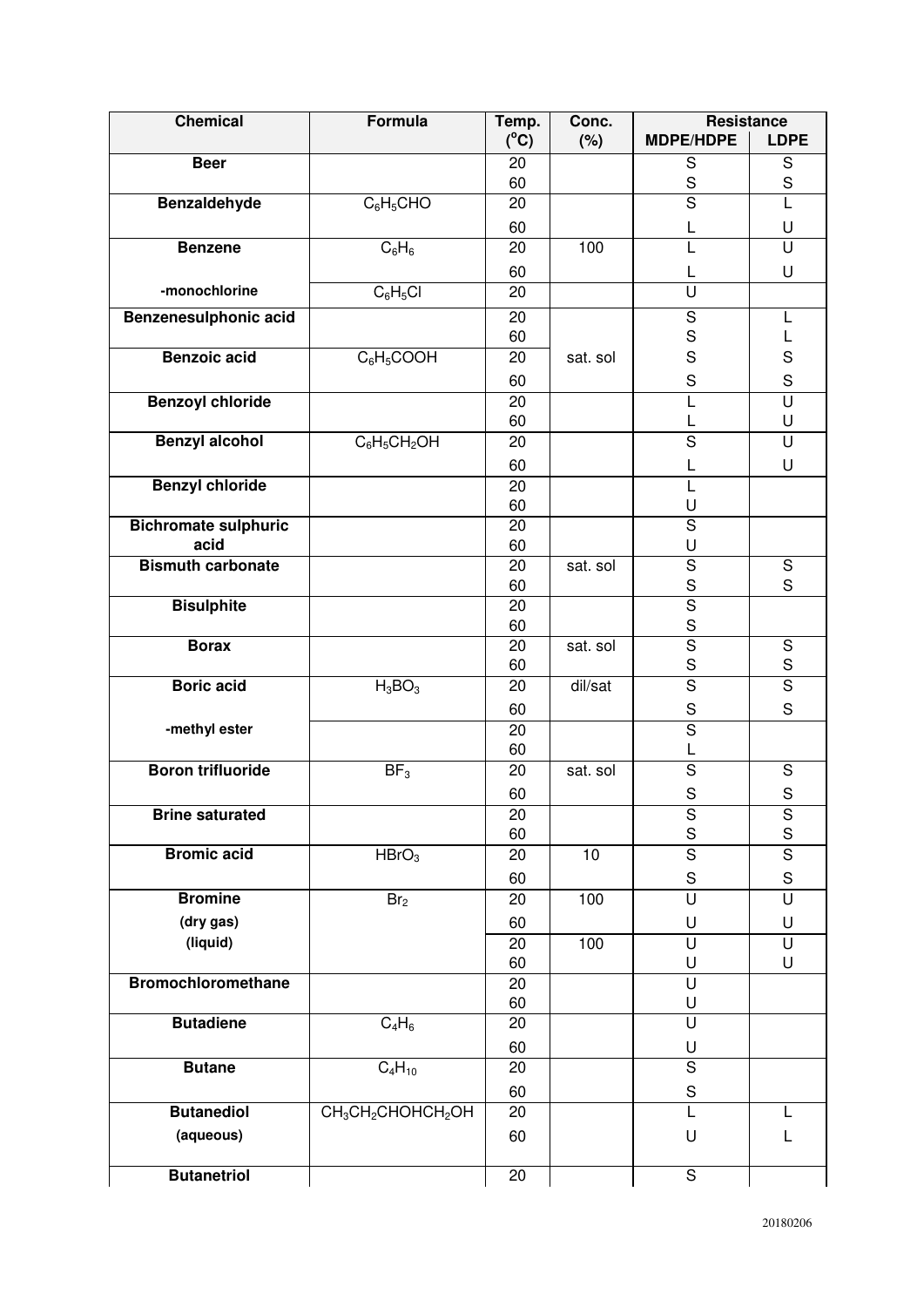| <b>Chemical</b>              | Formula                                                                                         | Temp.         | Conc.          | Resistance                             |                              |
|------------------------------|-------------------------------------------------------------------------------------------------|---------------|----------------|----------------------------------------|------------------------------|
|                              |                                                                                                 | $(^{\circ}C)$ | (%)            | <b>MDPE/HDPE</b>                       | <b>LDPE</b>                  |
|                              |                                                                                                 | 60            |                | S                                      |                              |
| <b>Butanol</b>               | $C_4H_9OH$                                                                                      | 20            | 100            | $\overline{\mathsf{s}}$                | $\overline{S}$               |
| (butyl alcohol)              |                                                                                                 | 60            |                | $\mathbf S$                            | L                            |
| <b>Butanone</b>              |                                                                                                 | 20            |                | $\overline{\mathsf{s}}$                |                              |
|                              |                                                                                                 | 60            |                | L                                      |                              |
| <b>Butoxl</b>                |                                                                                                 | 20            |                | $\overline{S}$                         |                              |
|                              |                                                                                                 | 60            |                | L                                      |                              |
| <b>Butyl acetate</b>         | CH <sub>3</sub> CO <sub>2</sub> CH <sub>2</sub> CH <sub>2</sub> CH <sub>2</sub> CH <sub>3</sub> | 20            |                | L                                      | L                            |
|                              |                                                                                                 | 60            |                | U                                      | U                            |
| <b>Butyl acrylate</b>        |                                                                                                 | 20            |                | $\overline{\mathsf{s}}$                |                              |
|                              |                                                                                                 | 60            |                | L                                      |                              |
| <b>Butyl carbitol</b>        |                                                                                                 | 20            |                | $\overline{\mathsf{s}}$                |                              |
|                              |                                                                                                 | 60            |                | L                                      |                              |
| <b>Butylene glycol</b>       | $C_4H_6(OH)_2$                                                                                  | 20            | 100            | $\overline{\mathsf{s}}$                |                              |
|                              |                                                                                                 | 60            |                | $\mathbf S$                            |                              |
| <b>Butylbenzyl phthalate</b> |                                                                                                 | 20            |                | $\overline{\mathsf{s}}$                |                              |
| <b>Butyric acid</b>          | $C_2H_5CH_2COOH$                                                                                | 60<br>20      |                | $\mathbf S$<br>$\overline{\mathsf{s}}$ |                              |
|                              |                                                                                                 |               |                |                                        | L                            |
|                              |                                                                                                 | 60            |                | L<br>$\overline{\mathsf{U}}$           | L                            |
|                              |                                                                                                 | 20<br>60      | conc           | U                                      | $\overline{\mathsf{U}}$<br>U |
| Calcium                      |                                                                                                 | 20            | sol            | $\overline{S}$                         | $\overline{S}$               |
| -bisulphide                  |                                                                                                 | 60            |                | $\mathsf S$                            | S                            |
| -bisulphite                  |                                                                                                 | 20            |                | $\overline{\mathsf{S}}$                |                              |
|                              |                                                                                                 | 60            |                | S                                      |                              |
| -bromide                     | CaBr <sub>2</sub>                                                                               | 20            |                | $\overline{\mathsf{s}}$                |                              |
|                              |                                                                                                 | 60            |                | $\mathbf S$                            |                              |
| -carbide                     |                                                                                                 | 20            |                | $\overline{\mathsf{s}}$                | ${\mathsf S}$                |
|                              |                                                                                                 | 60            |                | $\mathbf S$                            | $\mathbf S$                  |
| -carbonate                   | CaCO <sub>3</sub>                                                                               | 20            | susp           | $\overline{s}$                         | $\overline{\mathsf{s}}$      |
|                              |                                                                                                 | 60            |                | $\mathbf S$                            | $\mathbf S$                  |
| -chlorate                    | CaCHCI                                                                                          | 20            | sat. sol.      | S                                      | S                            |
|                              |                                                                                                 | 60            |                | $\mathbf S$                            | S                            |
| -chloride                    | CaCl <sub>2</sub>                                                                               | 20            | sat. sol.      | $\overline{\mathsf{s}}$                | $\overline{\mathsf{s}}$      |
|                              |                                                                                                 | 60            |                | S                                      | S                            |
| -hydroxide                   | Ca(OH) <sub>2</sub>                                                                             | 20            | sat. sol.      | $\overline{S}$                         | $\overline{S}$               |
|                              |                                                                                                 | 60            |                | S                                      | S                            |
| -hypochlorite                | Ca(OCl) <sub>2</sub>                                                                            | 20            | sol            | $\overline{\mathsf{s}}$                | $\overline{\mathsf{s}}$      |
|                              |                                                                                                 | 60            |                | $\mathbf S$                            | $\mathbf S$                  |
| -nitrate                     | Ca(NO <sub>3</sub> ) <sub>2</sub>                                                               | 20            | sat. sol       | $\overline{s}$                         | $\overline{\mathsf{s}}$      |
|                              |                                                                                                 | 60            |                | $\mathbf S$                            | $\mathbf S$                  |
| -oxide                       |                                                                                                 | 20            |                | $\overline{\mathsf{S}}$                | $\overline{\mathsf{S}}$      |
|                              |                                                                                                 | 60            |                | $\mathbf S$                            | S                            |
| -phosphate                   |                                                                                                 | 20            |                | $\overline{\mathsf{s}}$                |                              |
|                              |                                                                                                 | 60            |                | $\mathbf S$                            |                              |
| -sulphate                    | CaSO <sub>4</sub>                                                                               | 20            | susp           | $\overline{\mathsf{s}}$                | $\mathsf S$                  |
|                              |                                                                                                 | 60            |                | $\mathbf S$                            | $\mathbf S$                  |
| -sulphide                    | CaS                                                                                             | 20            | $\overline{d}$ | L                                      | L                            |
|                              |                                                                                                 | 60            |                | L                                      | L                            |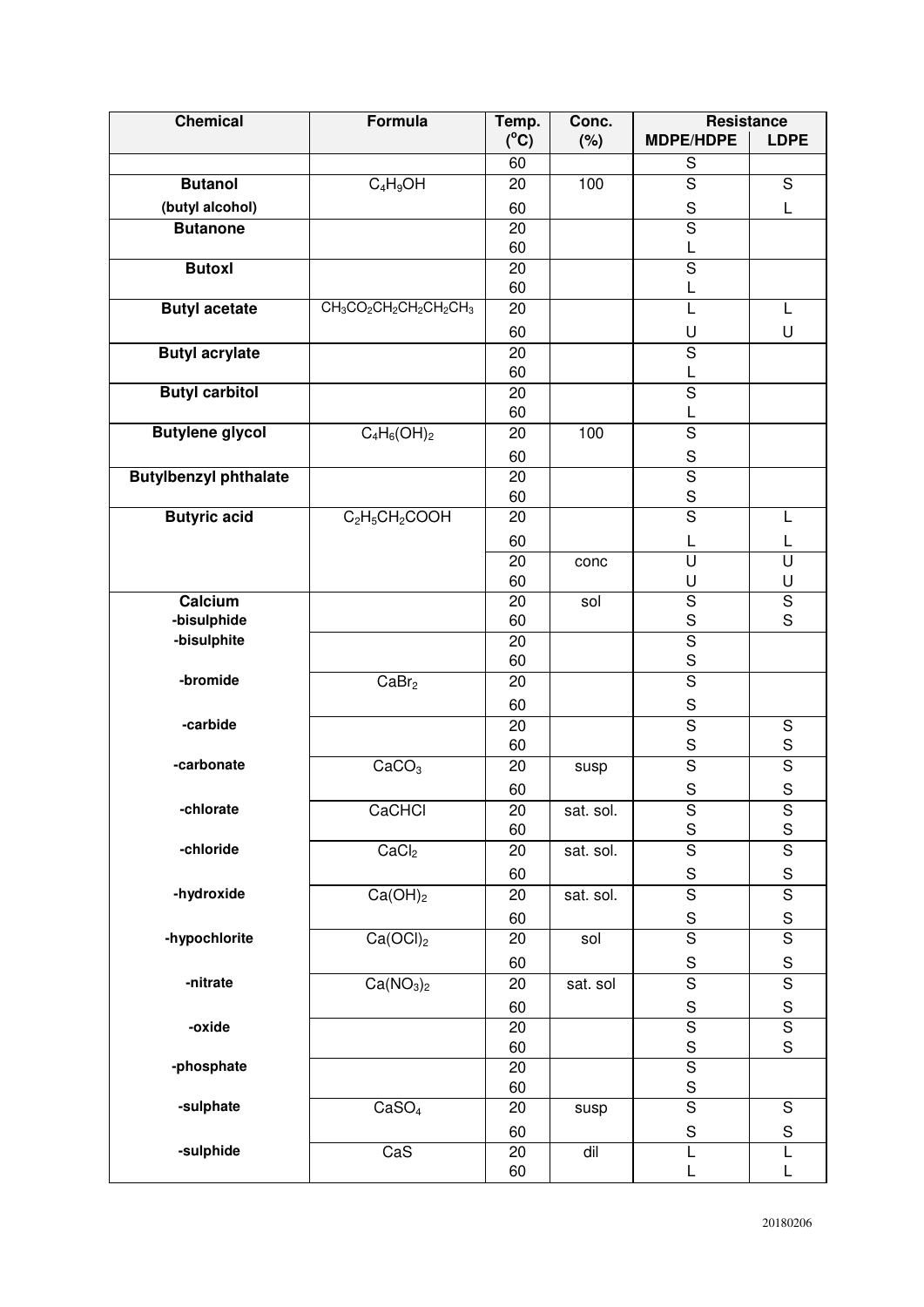| <b>Chemical</b>              | Formula                        | Temp.         | Conc.    | <b>Resistance</b>       |                         |
|------------------------------|--------------------------------|---------------|----------|-------------------------|-------------------------|
|                              |                                | $(^{\circ}C)$ | (%)      | <b>MDPE/HDPE</b>        | <b>LDPE</b>             |
| Carbazole                    |                                | 20            |          | S                       |                         |
|                              |                                | 60            |          | S                       |                         |
| <b>Carbolic acid</b>         |                                | 20            |          | $\overline{s}$          |                         |
|                              |                                | 60            |          | S                       |                         |
| Carbolineum                  |                                | 20            |          | $\overline{S}$          |                         |
| <b>Carbon dioxide</b>        |                                | 60            |          | L                       |                         |
|                              | CO <sub>2</sub>                | 20            | dry/wet  | $\overline{s}$          | $\mathbf S$             |
|                              |                                | 60            | gas      | S                       | $\mathbf S$             |
| Carbon disulphide            | CS <sub>2</sub>                | 20            |          | L                       | U                       |
|                              |                                | 60            |          | U                       | U                       |
| <b>Carbon monoxide</b>       | $\overline{CO}$                | 20            |          | $\overline{\mathsf{s}}$ | $\overline{\mathsf{s}}$ |
|                              |                                | 60            |          | S                       | S                       |
| <b>Carbon tetrachloride</b>  | CCI <sub>4</sub>               | 20            |          | L                       | U                       |
|                              |                                | 60            |          | U                       | U                       |
| <b>Carbonic acid</b>         | H <sub>2</sub> CO <sub>3</sub> | 20            |          | $\overline{\mathsf{s}}$ | $\overline{\mathsf{s}}$ |
|                              |                                | 60            |          | $\mathbf S$             | S                       |
| <b>Caustic potash</b>        | KOH                            | 20            |          | $\overline{\mathsf{s}}$ |                         |
|                              |                                | 60            |          | S                       |                         |
| <b>Caustic soda</b>          | NaOH                           | 20            | $>10$    | $\overline{\mathsf{s}}$ | ${\mathsf S}$           |
|                              |                                | 60            |          | S                       | S                       |
| <b>Cetyl alcohol</b>         |                                | 20            |          | $\overline{\mathsf{s}}$ |                         |
|                              |                                | 60            |          | $\mathbf S$             |                         |
| <b>Chloral hydrate</b>       |                                | 20            |          | $\overline{\mathsf{s}}$ |                         |
|                              |                                | 60            |          | S                       |                         |
| <b>Chloramine</b>            |                                | 20            |          | $\overline{\mathsf{s}}$ |                         |
|                              |                                | 60            |          | S                       |                         |
| <b>Chloric acid</b>          | HCIO <sub>3</sub>              | 20            | 20       | $\overline{\mathsf{s}}$ |                         |
|                              |                                | 60            |          | U                       |                         |
| <b>Chlorine</b>              | Cl <sub>2</sub>                | 20            | sat. sol | L                       | U                       |
| (aqueous)                    |                                | 60            |          | U                       | U                       |
| (dry gas)                    |                                | 20            |          | L                       | U                       |
|                              |                                | 60            |          | U                       | U                       |
| <b>Chlorine dioxide</b>      |                                | 20            |          | $\overline{\mathsf{U}}$ | $\overline{\mathsf{U}}$ |
| (dry gas)                    |                                | 60            |          |                         |                         |
| <b>Chlorine methane</b>      |                                | 20            | 100      | L                       | L                       |
|                              |                                | 60            |          |                         |                         |
| <b>Chloroacetic acid</b>     | CICH <sub>2</sub> COH          | 20            | >10      | $\overline{S}$          | U                       |
|                              |                                | 60            |          | ${\mathsf S}$           | U                       |
| -ethyl ester                 |                                | 20            |          | $\overline{\mathsf{s}}$ |                         |
|                              |                                | 60            |          | $\mathbf S$             |                         |
| -methyl ester                |                                | 20            |          | $\overline{\mathsf{s}}$ |                         |
|                              |                                | 60            |          | $\mathbf S$             |                         |
| Chlorobenzene                |                                | 20            |          | $\overline{\mathsf{U}}$ | U                       |
|                              |                                | 60            |          | U                       | U                       |
| <b>Chlorocarbonic acid</b>   |                                | 20            |          | $\overline{\mathsf{s}}$ |                         |
|                              |                                | 60            |          | L                       |                         |
| Chloroethanol                |                                | 20            |          | $\overline{S}$          |                         |
|                              |                                | 60            |          | $\mathbf S$             |                         |
| <b>Chloroethyl phosphate</b> |                                | 20            |          | $\overline{\mathsf{s}}$ |                         |
|                              |                                | 60            |          | $\mathbf S$             |                         |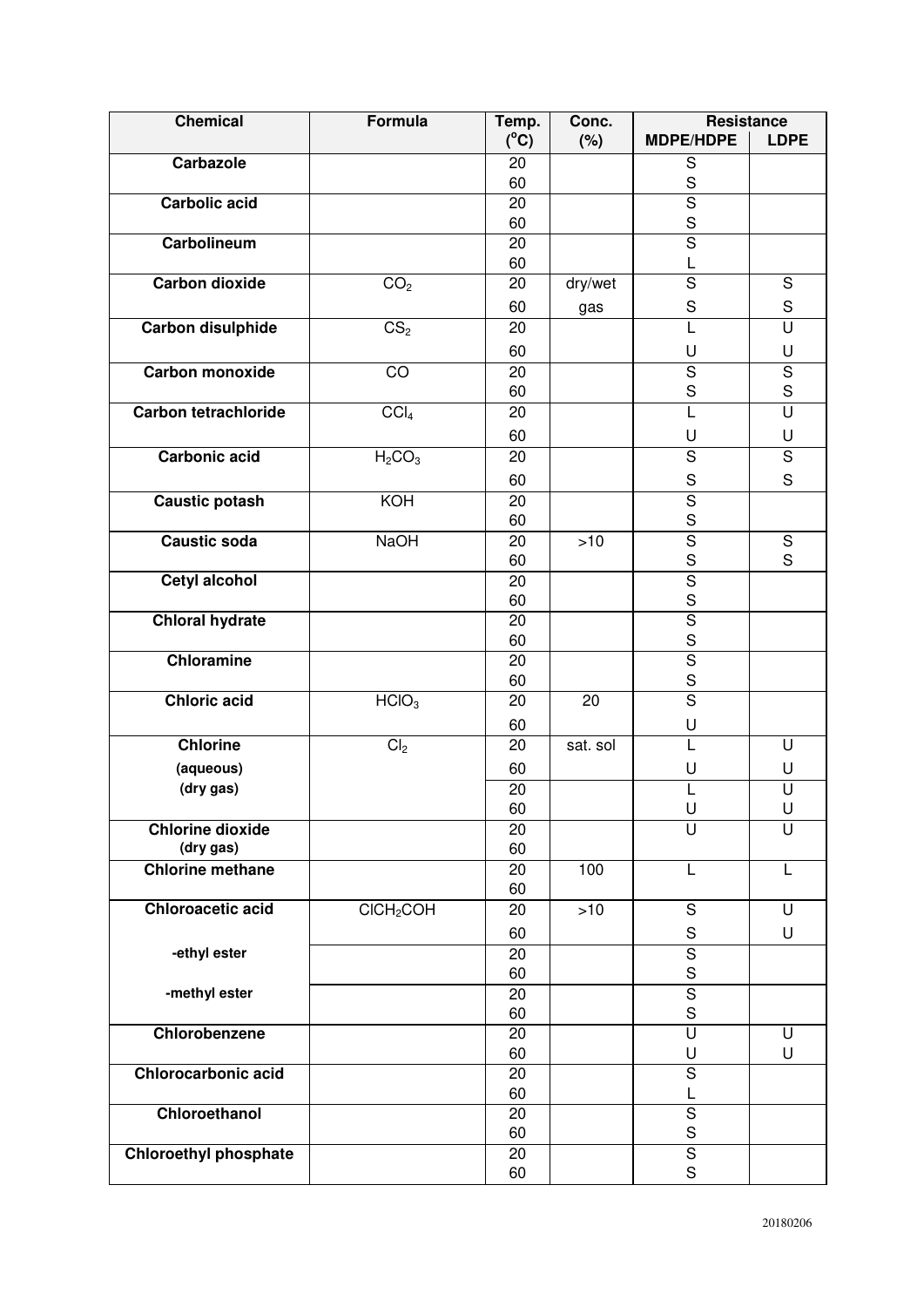| <b>Chemical</b>             | Formula                            | Temp.         | Conc.    | <b>Resistance</b>                        |                                          |
|-----------------------------|------------------------------------|---------------|----------|------------------------------------------|------------------------------------------|
|                             |                                    | $(^{\circ}C)$ | (%)      | <b>MDPE/HDPE</b>                         | <b>LDPE</b>                              |
| Chloroform                  |                                    | 20            | 100      | U                                        | U                                        |
| Chloromethane               |                                    | 60            |          | U                                        | U                                        |
|                             |                                    | 20            |          | L<br>$\overline{\mathsf{s}}$             |                                          |
| Chloropicrin                |                                    | 20<br>60      |          | U                                        |                                          |
| <b>Chlorosulphonic acid</b> | CHSO <sub>3</sub>                  | 20            | 100      | $\overline{\mathsf{U}}$                  | U                                        |
|                             |                                    | 60            |          | U                                        | U                                        |
| <b>Chrome alum</b>          | KCr(SO <sub>4</sub> ) <sub>2</sub> | 20            | sol      | $\overline{S}$                           | $\mathbf S$                              |
|                             |                                    | 60            |          | $\mathbf S$                              | S                                        |
| <b>Chrome salts</b>         |                                    | 20            |          | $\overline{\mathsf{s}}$                  |                                          |
|                             |                                    | 60            |          | $\mathbf S$                              |                                          |
| <b>Chromic acid</b>         | $CrO3 + H20$                       | 20            | 20       | $\overline{\mathsf{s}}$                  | $\overline{S}$                           |
|                             |                                    | 60            |          | L                                        | $\mathbf S$                              |
|                             |                                    | 20            | 50       | $\overline{S}$                           | $\overline{\mathsf{S}}$                  |
|                             |                                    | 60            |          | L                                        | S                                        |
|                             |                                    | 20            | 80       | $\overline{\mathsf{s}}$                  | $\overline{\mathsf{s}}$                  |
|                             |                                    | 60            |          | U                                        | S                                        |
| <b>Chromic solution</b>     | $CrO3 + H2O + H2SO4$               | 20            | 50/35/15 | $\overline{\mathsf{U}}$                  |                                          |
|                             |                                    | 60            |          | U                                        |                                          |
| <b>Chromium trioxide</b>    |                                    | 20            | 50       | $\overline{\mathsf{s}}$                  |                                          |
|                             |                                    | 60            |          | U                                        |                                          |
| Chromosulphuric acid        |                                    | 20            |          | $\overline{\mathsf{s}}$                  |                                          |
| <b>Citric acid</b>          |                                    | 60            |          | U<br>$\overline{S}$                      |                                          |
|                             | $C_3H_4(OH)(CO_2H)_3$              | 20            | sat. sol |                                          | S                                        |
|                             |                                    | 60            |          | $\mathsf S$<br>$\overline{\mathsf{s}}$   | $\mathbf S$<br>$\overline{\mathsf{s}}$   |
| Copper                      | CuCl <sub>2</sub>                  | 20            | sat. sol |                                          |                                          |
| -chloride                   |                                    | 60            |          | ${\mathsf S}$<br>$\overline{\mathsf{s}}$ | ${\mathsf S}$<br>$\overline{\mathsf{s}}$ |
| -cyanide                    | CuCN <sub>2</sub>                  | 20            | sat. sol |                                          |                                          |
| -fluoride                   |                                    | 60            |          | $\mathbf S$<br>$\overline{\mathsf{s}}$   | S<br>$\overline{\mathsf{s}}$             |
|                             | Cur <sub>2</sub>                   | 20            | sat. sol |                                          |                                          |
| -nitrate                    |                                    | 60            |          | S                                        | $\mathsf S$                              |
|                             | Cu(NO <sub>3</sub> ) <sub>2</sub>  | 20            | sat. sol | ${\mathsf S}$                            | S                                        |
|                             |                                    | 60            |          | $\mathbf S$<br>$\overline{\mathsf{s}}$   | $\mathbf S$<br>$\overline{\mathsf{s}}$   |
| -sulphate                   | CuSO <sub>4</sub>                  | 20            | sat. sol |                                          |                                          |
|                             |                                    | 60            |          | ${\mathsf S}$<br>$\overline{\mathsf{s}}$ | $\mathsf S$                              |
| <b>Cresol</b>               | $CH_3C_6H_4OH$                     | 20            |          |                                          |                                          |
|                             |                                    | 60            |          | L                                        |                                          |
| <b>Cresylic acid</b>        | $CH_3C_6H_4COOH$                   | 20            | sat. sol | L                                        |                                          |
|                             |                                    | 60            |          |                                          |                                          |
| Crotonaldehyde              |                                    | 20<br>60      | sat. sol | $\overline{S}$<br>L                      | L                                        |
| <b>Cupric chloride</b>      |                                    | 20            |          | $\overline{\mathsf{S}}$                  | ${\mathsf S}$                            |
|                             |                                    | 60            |          | $\mathbf S$                              | $\mathsf S$                              |
| <b>Cupric nitrate</b>       |                                    | 20            |          | $\overline{\mathsf{s}}$                  | $\overline{\mathsf{s}}$                  |
|                             |                                    | 60            |          | $\mathbf S$                              | $\mathsf S$                              |
| <b>Cupric sulphate</b>      |                                    | 20            |          | $\overline{\mathsf{s}}$                  | $\overline{\mathsf{s}}$                  |
|                             |                                    | 60            |          | ${\mathsf S}$                            | $\mathsf S$                              |
| <b>Cuprous chloride</b>     |                                    | 20            |          | $\overline{\mathsf{s}}$                  | $\overline{\mathsf{s}}$                  |
|                             |                                    | 60            |          | ${\mathsf S}$                            | S                                        |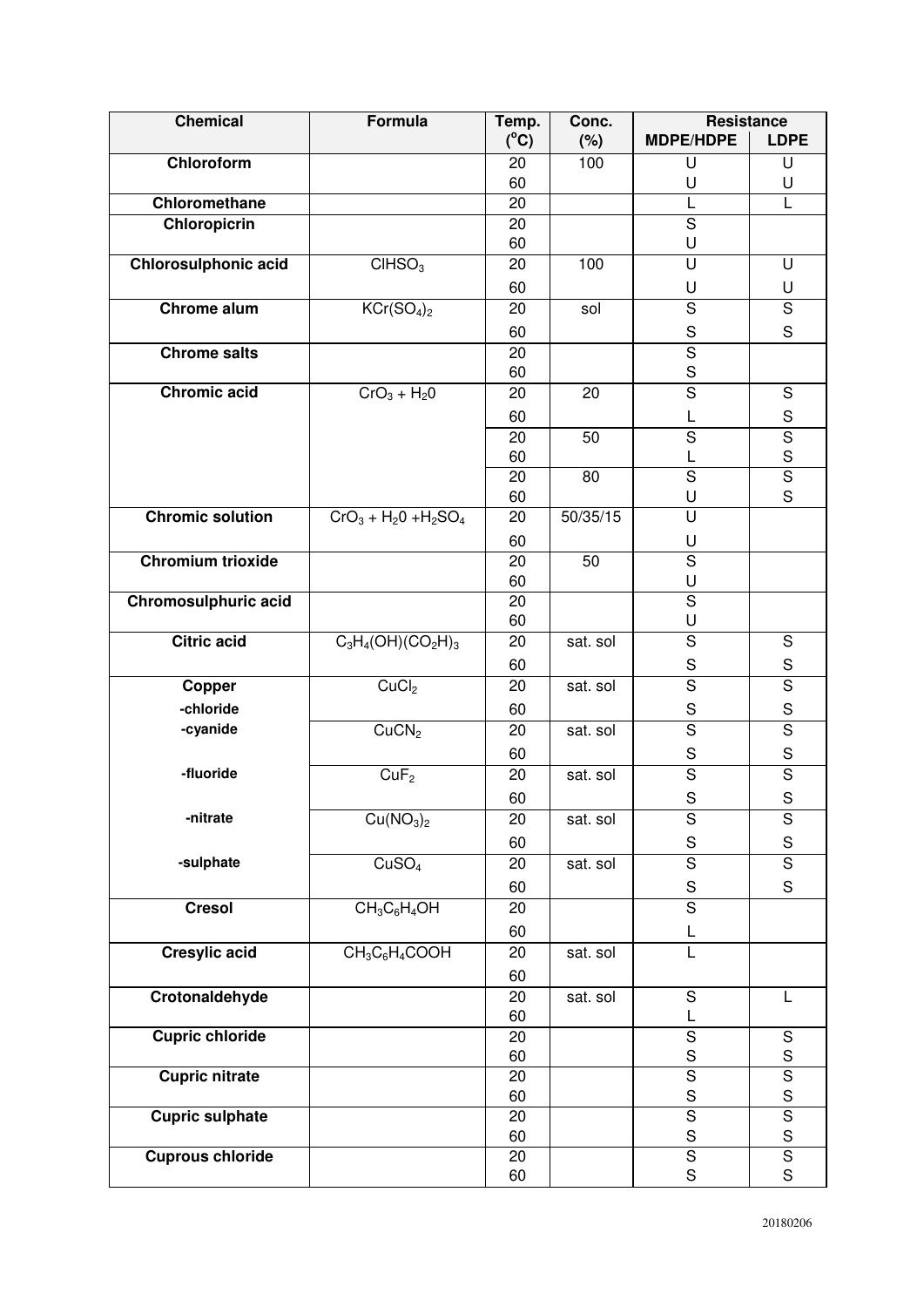| <b>Chemical</b>                 | <b>Formula</b>                       | Temp.         | Conc. | Resistance                             |                         |
|---------------------------------|--------------------------------------|---------------|-------|----------------------------------------|-------------------------|
|                                 |                                      | $(^{\circ}C)$ | (%)   | <b>MDPE/HDPE</b>                       | <b>LDPE</b>             |
| <b>Cuprous oxide</b>            |                                      | 20            |       | $\mathbf S$                            |                         |
|                                 |                                      | 60            |       | $rac{S}{S}$                            |                         |
| Cyclanone                       |                                      | 20            |       |                                        |                         |
|                                 |                                      | 60            |       | S<br>$\overline{U}$                    |                         |
| Cyclohexane                     | $C_6H_{12}$                          | 20            |       |                                        |                         |
|                                 |                                      | 60            |       | U                                      |                         |
| Cyclohexanol                    |                                      | 20            | 100   | $\overline{\mathsf{s}}$                | L                       |
|                                 |                                      | 60            |       | L                                      | U                       |
| Cyclohexanone                   | $C_6H_{10}O$                         | 20            |       | $\overline{\mathsf{s}}$                | U                       |
|                                 |                                      | 60            |       | L                                      | U                       |
| <b>Cyclohexyl alcohol</b>       |                                      | 20            |       | $\overline{\mathsf{S}}$                |                         |
|                                 |                                      | 60            |       | $\mathbf S$                            |                         |
| <b>DDT</b>                      |                                      | 20            |       | $\overline{\mathsf{s}}$                |                         |
|                                 |                                      | 60            |       | $\mathbf S$                            |                         |
| <b>Decahydronaftalene</b>       | $C_{10}H_{18}$                       | 20            |       | $\overline{\mathsf{s}}$                |                         |
|                                 |                                      | 60            |       | L                                      |                         |
| <b>Decalin</b>                  |                                      | 20            |       | $\overline{\mathsf{s}}$                |                         |
|                                 |                                      | 60            |       | L                                      |                         |
| <b>Dextrin</b>                  | $\overline{C_6H_{12}OCH_2}O$         | 20            | sol   | $\overline{S}$                         | $\mathbf S$             |
|                                 |                                      | 60            |       | $\mathsf S$                            | ${\sf S}$               |
| <b>Dextrose</b>                 |                                      | 20            | sol   | $\overline{\mathsf{s}}$                | $\overline{\mathsf{s}}$ |
|                                 |                                      | 60            |       | $\mathsf S$                            | S                       |
| <b>Diazo salts</b>              |                                      | 20            |       | $\overline{\mathsf{s}}$                |                         |
|                                 |                                      | 60            |       | $\mathbf S$                            |                         |
| <b>Dibromoethane</b>            |                                      | 20            |       | $\overline{L}$                         |                         |
|                                 |                                      | 60            |       | U                                      |                         |
| <b>Dibutyl ether</b>            |                                      | 20            | 100   | L                                      | U                       |
|                                 |                                      | 60            |       | U                                      | U                       |
| <b>Dibutyl phthalate</b>        | $C_6H_4(CO_2C_4H_9)_2$               | 20            |       | L                                      |                         |
|                                 |                                      | 60            |       | L                                      | L                       |
| <b>Dibutyl sebacate</b>         |                                      | 20            |       | $\overline{\mathsf{s}}$                |                         |
|                                 |                                      | 60            |       |                                        |                         |
| Dichloroacetic acid             | Cl <sub>2</sub> CHCOOH               | 20            | 50    | $\mathbf S$                            |                         |
|                                 |                                      | 60            |       | ${\sf S}$                              |                         |
|                                 |                                      | 20            | 100   | $\overline{\mathsf{s}}$                |                         |
|                                 |                                      | 60            |       | L                                      |                         |
| <b>Dichloroacetic methyl</b>    |                                      | 20            |       | $\overline{\mathsf{S}}$<br>$\mathsf S$ |                         |
| ester<br><b>Dichlorobenzene</b> |                                      | 60<br>20      |       | $\overline{\mathsf{U}}$                | U                       |
|                                 |                                      | 60            |       | U                                      | U                       |
| <b>Dichloroethane</b>           | CH <sub>2</sub> ClCH <sub>2</sub> Cl | 20            |       | L                                      |                         |
|                                 |                                      |               |       |                                        |                         |
|                                 |                                      | 60            |       | L<br>$\overline{\mathsf{U}}$           |                         |
| <b>Dichloroethylene</b>         | CICH <sub>2</sub> Cl                 | 20            |       |                                        |                         |
|                                 |                                      | 60            |       | U                                      |                         |
| <b>Dichloropropane</b>          |                                      | 20            |       | L                                      |                         |
|                                 |                                      | 60            |       | U                                      |                         |
| <b>Dichloropropene</b>          |                                      | 20<br>60      |       | L<br>U                                 |                         |
| <b>Diesel oil</b>               |                                      | 20            |       | $\overline{S}$                         |                         |
|                                 |                                      | 60            |       | L                                      |                         |
|                                 |                                      |               |       |                                        |                         |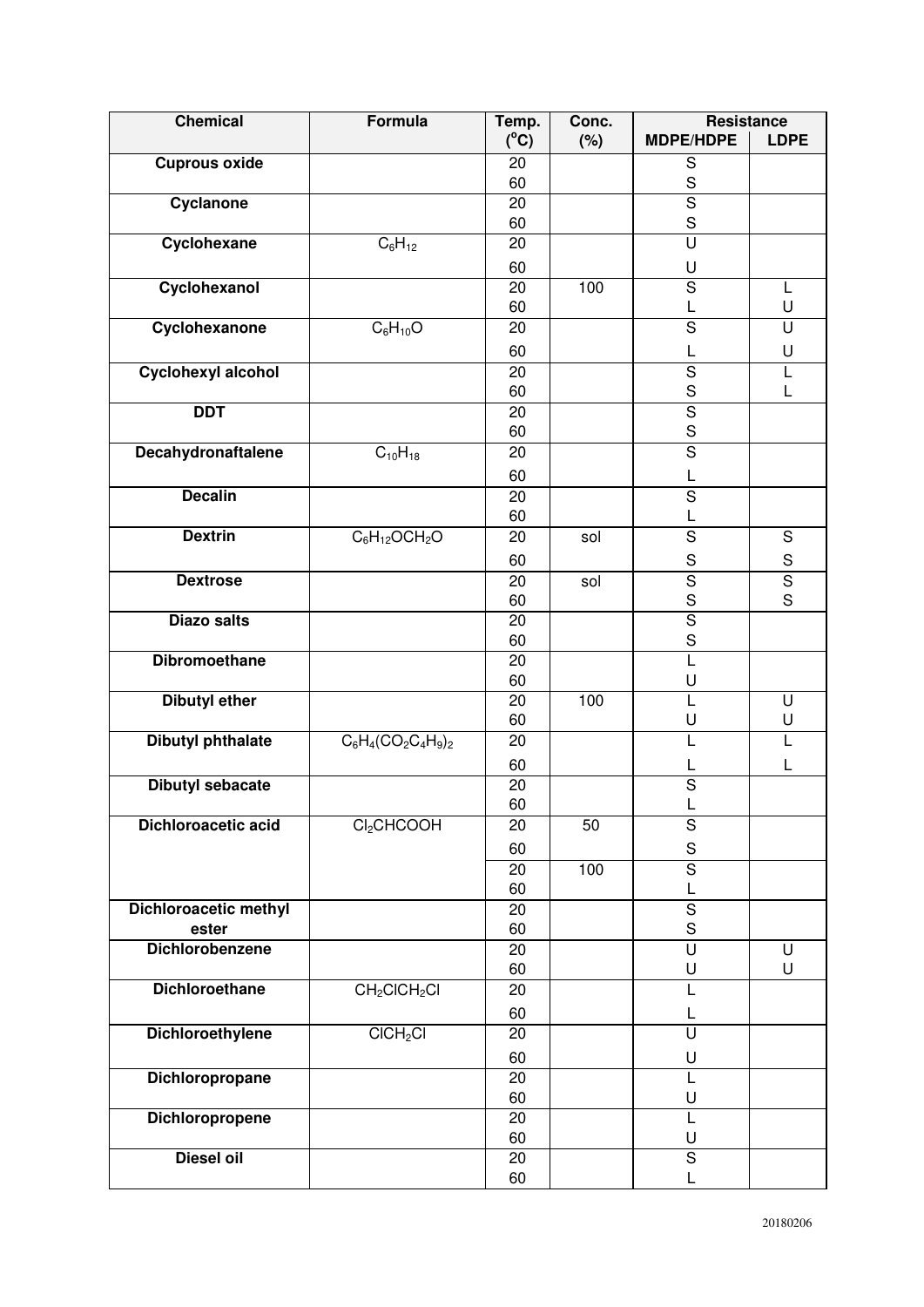| <b>Chemical</b>                     | Formula                  | Temp.           | Conc. | Resistance                   |             |
|-------------------------------------|--------------------------|-----------------|-------|------------------------------|-------------|
|                                     |                          | $(^{\circ}C)$   | (%)   | <b>MDPE/HDPE</b>             | <b>LDPE</b> |
| <b>Diethyl ether</b>                | $C_2H_5OC_2H_5$          | 20              | 100   | U                            | U           |
|                                     |                          | 60              |       | U                            | U           |
| <b>Diethyl ketone</b>               |                          | 20              |       | L                            | L           |
|                                     |                          | 60              |       | L                            | U           |
| Diethylene glycol                   |                          | 20<br>60        |       | L                            | L           |
| <b>Diethylenetriamine</b>           |                          | 20              |       | L<br>$\overline{\mathsf{s}}$ |             |
| (DETA)                              |                          | 60              |       | S                            |             |
| <b>Diglycolic acid</b>              | $(CH2)2O(CO2H)2$         | 20              |       | L                            | L           |
|                                     |                          | 60              |       | L                            | L           |
| <b>Diisobutyl ketone</b>            |                          | $\overline{20}$ |       | $\overline{\mathsf{s}}$      |             |
|                                     |                          | 60              |       | U                            |             |
| <b>Diisopropyl ether</b>            |                          | 20              |       | $\overline{\mathsf{s}}$      |             |
|                                     |                          | 60              |       | U                            |             |
| <b>Dimethylamine</b>                | $(\overline{CH_3})_2$ NH | 20              |       | U                            | U           |
|                                     |                          | 60              |       | U                            | U           |
| <b>Dimethyl formamide</b>           |                          | 20              | 100   | $\overline{S}$               |             |
|                                     |                          | 60              |       | L                            |             |
| <b>Dimethyl sulphoxide</b>          |                          | 20              |       | $\overline{\mathsf{S}}$      |             |
|                                     |                          | 60              |       | $\mathsf S$                  |             |
| <b>Dioctyl phthalate</b>            |                          | 20              |       | $\overline{\mathsf{s}}$      | L           |
|                                     |                          | 60              |       | L                            | U           |
| <b>Dioxane</b>                      |                          | 20              | 100   | $\mathbf S$                  | L           |
|                                     |                          | 60              |       | $\mathsf S$                  | U           |
| <b>Diphenyl oxide</b>               |                          | 20<br>60        |       | $\overline{\mathsf{S}}$<br>L |             |
| <b>Diphenylamine</b>                |                          | 20              |       | $\overline{\mathsf{s}}$      |             |
|                                     |                          | 60              |       | L                            |             |
| Disodium phosphate                  |                          | 20              |       | $\overline{S}$               | ${\sf S}$   |
|                                     |                          | 60              |       | $\mathsf S$                  | $\mathsf S$ |
| <b>Disodium sulphate</b>            |                          | 20              |       | $\overline{\mathsf{S}}$      |             |
|                                     |                          | 60              |       | $\mathbf S$                  |             |
| Dodecylbenzenesulphon               |                          | 20              |       | ${\mathsf S}$                |             |
| ic                                  |                          |                 |       |                              |             |
| acid                                |                          | 60<br>20        |       | L<br>S                       |             |
| DOP (di(2-ethylhexyl)<br>phthalate) |                          | 60              |       | L                            |             |
| <b>Emulsifiers</b>                  |                          | 20              |       | $\overline{S}$               |             |
|                                     |                          | 60              |       | $\mathsf{s}$                 |             |
| <b>Ephetin</b>                      |                          | 20              | 10    | $\overline{\mathsf{s}}$      |             |
|                                     |                          | 60              |       | $\mathsf S$                  |             |
| Epichlorohydrin                     |                          | 20              |       | $\overline{\mathsf{s}}$      |             |
|                                     |                          | 60              |       | $\mathbf S$                  |             |
| <b>Ethane</b>                       | $C_2H_6$                 | 20              |       | $\overline{\mathsf{s}}$      |             |
|                                     |                          | 60              |       | $\mathbf S$                  |             |
| <b>Ethers</b>                       |                          | 20              |       | L                            |             |
|                                     |                          | 60              |       | L                            |             |
| <b>Ethanol</b>                      | $CH_3CH_2OH$             | 20              | 40    | $\overline{S}$               | $\mathbf S$ |
|                                     |                          | 60              |       | L                            | L           |
|                                     |                          | 20              | 95    |                              |             |
|                                     |                          | 60              |       |                              |             |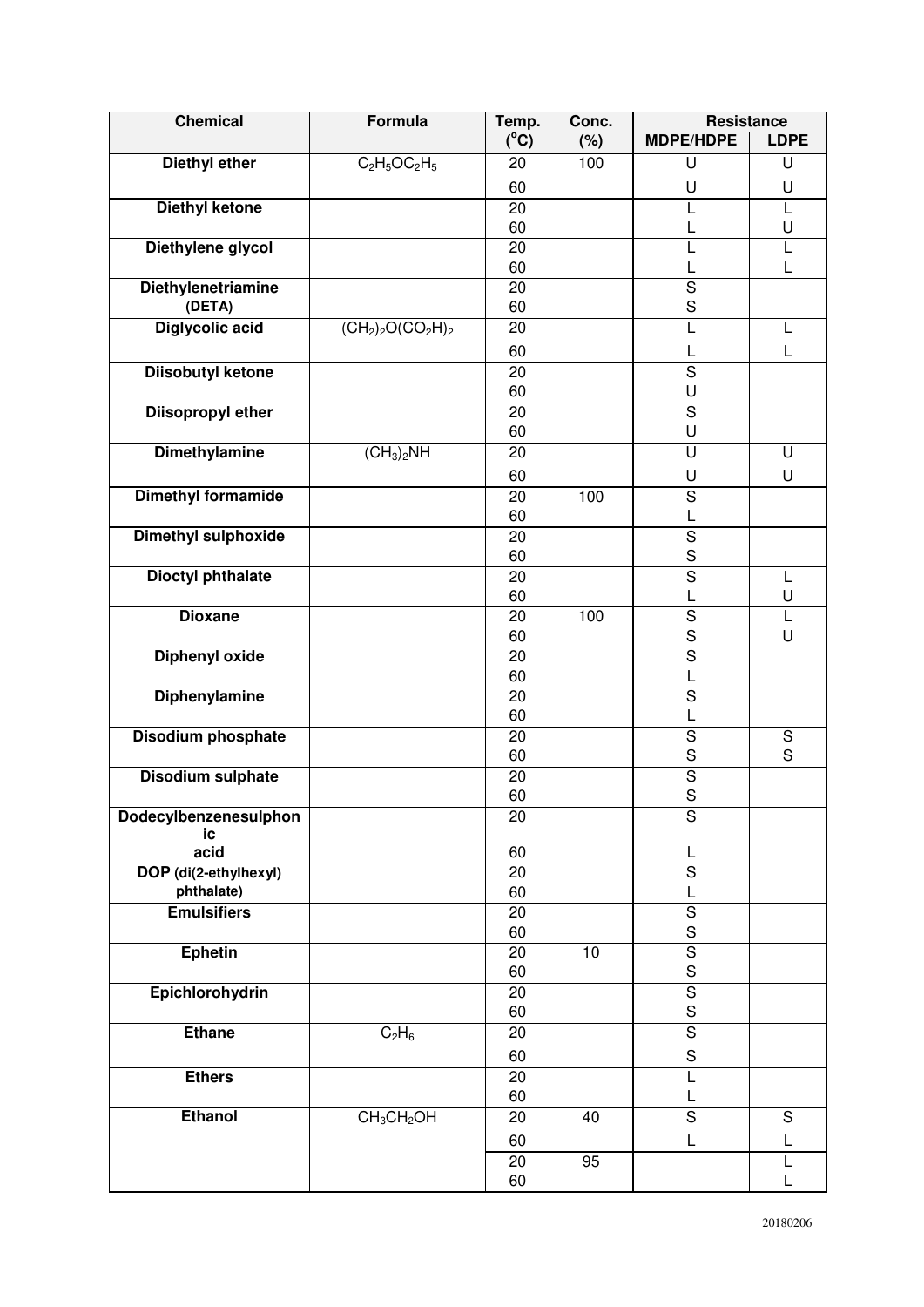| <b>Chemical</b>          | <b>Formula</b>                       | Temp.         | Conc.   | Resistance                             |                                        |
|--------------------------|--------------------------------------|---------------|---------|----------------------------------------|----------------------------------------|
|                          |                                      | $(^{\circ}C)$ | (%)     | <b>MDPE/HDPE</b>                       | <b>LDPE</b>                            |
| <b>Ethyl acetate</b>     | $CH_3CO_2C_2H_5$                     | 20            | 100     | $\mathsf S$                            |                                        |
|                          |                                      | 60            |         | U                                      | U                                      |
| <b>Ethyl benzene</b>     |                                      | 20            |         | $\overline{\mathsf{U}}$                | $\overline{\mathsf{U}}$                |
|                          |                                      | 60            |         | U                                      | U                                      |
| <b>Ethyl butyrate</b>    |                                      | 20            |         |                                        | L                                      |
|                          |                                      | 60            |         |                                        | U                                      |
| <b>Ethyl chloride</b>    | CH <sub>3</sub> CH <sub>2</sub> Cl   | 20            |         | U                                      | $\overline{\mathsf{U}}$                |
|                          |                                      | 60            |         | U                                      | U                                      |
| <b>Ethyl dibromide</b>   |                                      | 20            |         | L                                      |                                        |
|                          |                                      | 60            |         | U                                      |                                        |
| <b>Ethyl ether</b>       | $CH_3CH_2OCH_2CH_3$                  | 20            |         | $\overline{\mathsf{U}}$                | U                                      |
|                          |                                      | 60            |         | U                                      | U                                      |
| <b>Ethylene</b>          |                                      | 20            |         | $\overline{\mathsf{s}}$                |                                        |
|                          |                                      | 60            |         | U                                      |                                        |
| <b>Ethylene chloride</b> |                                      | 20            |         | $\overline{\mathsf{U}}$                | U                                      |
| Ethylene chlorohydrin    | CICH <sub>2</sub> CH <sub>2</sub> OH | 60<br>20      |         | U                                      | U<br>U                                 |
|                          |                                      |               |         |                                        |                                        |
|                          |                                      | 60            |         |                                        | U                                      |
| Ethylene dichloride      |                                      | 20            |         | L                                      | U                                      |
| <b>Ethylene glycol</b>   | HOCH <sub>2</sub> CH <sub>2</sub> OH | 60<br>20      | 100     | U<br>$\overline{\mathsf{s}}$           | U<br>$\overline{S}$                    |
|                          |                                      |               |         |                                        |                                        |
|                          |                                      | 60            |         | $\mathbf S$                            | $\mathbf S$<br>$\overline{\mathsf{s}}$ |
| Ethylene glycol ethyl    |                                      | 20            |         |                                        |                                        |
| <b>Ethylene oxide</b>    |                                      | 20<br>60      |         | $\overline{\mathsf{s}}$<br>$\mathbf S$ |                                        |
| Ethylenediamine          |                                      | 20            |         | $\overline{\mathsf{s}}$                |                                        |
|                          |                                      | 60            |         | $\mathbf S$                            |                                        |
| Ethylenediaminetetraace  |                                      | 20            |         | $\overline{\mathsf{s}}$                |                                        |
| tic                      |                                      |               |         |                                        |                                        |
| acid                     |                                      | 60            |         | $\mathsf S$                            |                                        |
| <b>Ethyl hexanol</b>     |                                      | 20            |         | $\overline{\mathsf{s}}$                |                                        |
|                          |                                      | 60            |         |                                        |                                        |
| <b>Fatty acids</b>       |                                      | 20            |         | ${\mathsf S}$                          |                                        |
|                          |                                      | 60            |         | $\mathbf S$                            |                                        |
| <b>Fatty alcohols</b>    |                                      | 20            |         | $\overline{\mathsf{s}}$                |                                        |
| <b>Ferric</b>            |                                      | 60<br>20      | sat.sol | L<br>$\overline{\mathsf{s}}$           | ${\mathsf S}$                          |
| -chloride                |                                      | 60            |         | $\mathsf S$                            | $\mathsf S$                            |
| -nitrate                 |                                      | 20            | sat.sol | $\overline{\mathsf{s}}$                | $\overline{\mathsf{s}}$                |
|                          |                                      | 60            |         | $\mathbf S$                            | S                                      |
| -sulphate                |                                      | 20            | sat.sol | $\overline{s}$                         | $\overline{S}$                         |
|                          |                                      | 60            |         | $\mathsf S$                            | S                                      |
| <b>Ferrous ammonium</b>  |                                      | 20            |         | $\overline{\mathsf{s}}$                |                                        |
| citrate                  |                                      | 60            |         | ${\mathsf S}$                          |                                        |
| <b>Ferrous chloride</b>  |                                      | 20            | sat.sol | $\overline{\mathsf{s}}$                | ${\mathsf S}$                          |
|                          |                                      | 60            |         | $\mathsf S$                            | S                                      |
| <b>Ferrous sulphate</b>  |                                      | 20            | sat.sol | $\overline{S}$                         | $\overline{\mathsf{s}}$                |
|                          |                                      | 60            |         | $\mathsf S$                            | S                                      |
| <b>Fluoboric acid</b>    |                                      | 20            |         | $\overline{\mathsf{s}}$                | $\overline{\mathsf{s}}$                |
|                          |                                      | 60            |         | $\mathsf S$                            | S                                      |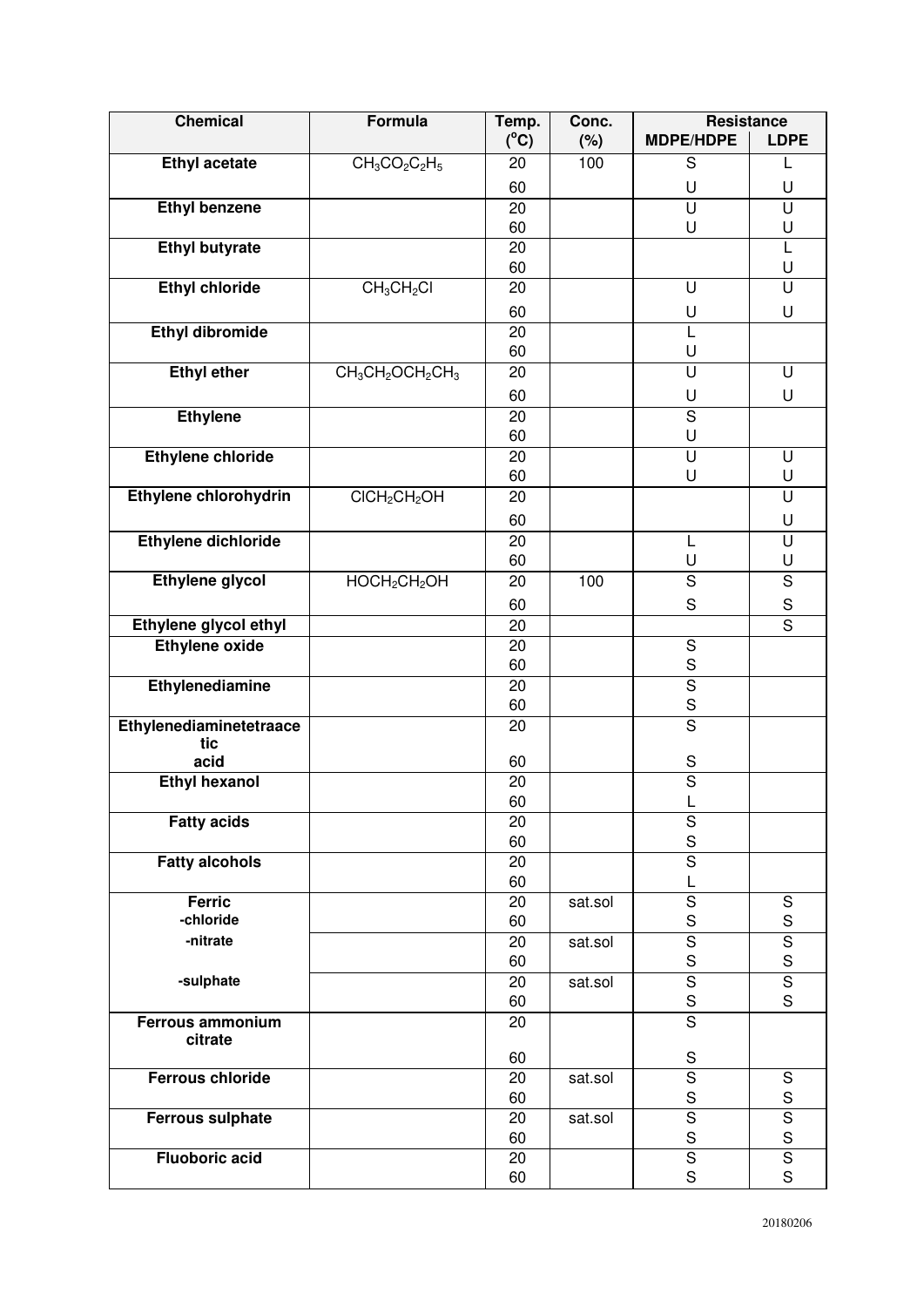| <b>Chemical</b>         | <b>Formula</b>         | Temp.         | Conc.     | <b>Resistance</b>             |                         |
|-------------------------|------------------------|---------------|-----------|-------------------------------|-------------------------|
|                         |                        | $(^{\circ}C)$ | (%)       | <b>MDPE/HDPE</b>              | <b>LDPE</b>             |
| <b>Fluorine</b>         | F <sub>2</sub>         | 20            | 100       | U                             | U                       |
|                         |                        | 60            |           | U                             | U                       |
| <b>Fluosilic acid</b>   | $HSiF_6$               | 20            | 40        | $\overline{s}$                | $\overline{\mathsf{s}}$ |
|                         |                        | 60            |           | ${\mathsf S}$                 | $\mathbf S$             |
| Formaldehyde            | <b>HCOH</b>            | 20            | $30 - 40$ | $\overline{\mathsf{s}}$       | $\overline{\mathsf{s}}$ |
|                         |                        | 60            |           | $rac{S}{S}$                   | S                       |
| Formamide               |                        | 20            |           |                               |                         |
|                         |                        | 60            |           | $\mathbf S$                   |                         |
| <b>Formic acid</b>      | <b>HCOOH</b>           | 20            | $10 - 85$ | $\overline{\mathsf{s}}$       | $\overline{S}$          |
|                         |                        | 60            |           | $\mathbf S$                   | $rac{S}{S}$             |
| <b>Fructose</b>         |                        | 20            |           | $\overline{s}$                |                         |
|                         |                        | 60            |           | S                             | $\mathsf{s}$            |
| <b>Furfural</b>         |                        | 20            |           | $\overline{\mathsf{U}}$       | $\overline{\mathsf{U}}$ |
|                         |                        | 60            |           | U                             | U                       |
| <b>Furfuryl alcohol</b> | $C_5H_3OCH_2OH$        | 20            | 100       | $\overline{s}$                | L                       |
|                         |                        | 60            |           | L                             | U                       |
| <b>Gallic acid</b>      |                        | 20            |           | L                             | L                       |
|                         |                        | 60            |           | L                             | L                       |
| <b>Gas exhaust</b>      |                        | 20            |           | $\overline{S}$                |                         |
| (w/nitrous vapours)     |                        | 60            |           | $\mathbf S$                   |                         |
| <b>Gasoline</b>         |                        | 20            | work.sol  | $\overline{\mathsf{s}}$       | L                       |
| (fuel)                  |                        | 60            |           | L                             | U                       |
| Gas phosgene            |                        | 20            | 100       | $\overline{L}$                |                         |
|                         |                        | 60            |           | L                             |                         |
| <b>Gelatine</b>         |                        | 20            | sol       | $\overline{s}$                | ${\mathsf S}$           |
|                         |                        | 60            |           | S                             | S                       |
| Genantin                |                        | 20            |           | $\overline{\mathsf{s}}$       |                         |
|                         |                        | 60            |           | S                             |                         |
| <b>Glaubers salt</b>    |                        | 20            |           | $\overline{s}$                |                         |
|                         |                        | 60            |           | $\mathbf S$                   |                         |
| <b>Gluconic acid</b>    |                        | 20            | >10       | $\overline{\mathsf{S}}$       | S                       |
|                         |                        | 60            |           | S                             | $\mathsf S$             |
| Glucose                 |                        | 20            | sol       | ${\sf S}$                     | ${\sf S}$               |
|                         |                        | 60            |           | S                             | S                       |
| Glycerine               |                        | 20            |           | $\overline{\mathsf{s}}$       | $\overline{\mathsf{s}}$ |
|                         |                        | 60            |           | $\mathbf S$                   | S                       |
| Glycerine chlorhydrin   |                        | 20            |           | $\overline{\mathsf{S}}$       |                         |
|                         |                        | 60            |           | $\mathbf S$                   |                         |
| Glycerol                |                        | 20            | 100       | $\overline{\mathsf{s}}$       | $\overline{S}$<br>S     |
|                         |                        | 60            |           | $\mathsf S$<br>$\overline{s}$ |                         |
| Glycine                 |                        | 20            |           | $\mathsf S$                   |                         |
| Glycoglue               |                        | 60<br>20      | $10$      | $\overline{\mathsf{s}}$       |                         |
|                         |                        | 60            |           | $\mathsf S$                   |                         |
| Glycol                  |                        | 20            |           | $\overline{L}$                | L                       |
|                         |                        | 60            |           | L                             | L                       |
| <b>Glycolic acid</b>    | HOCH <sub>2</sub> COOH | 20            | 30        |                               | $\overline{\mathsf{s}}$ |
|                         |                        |               |           |                               |                         |
|                         |                        | 60            |           |                               | Г                       |
|                         |                        | 20            | $50 - 70$ | $\overline{S}$                |                         |
|                         |                        | 60            |           | S                             |                         |
|                         |                        |               |           |                               |                         |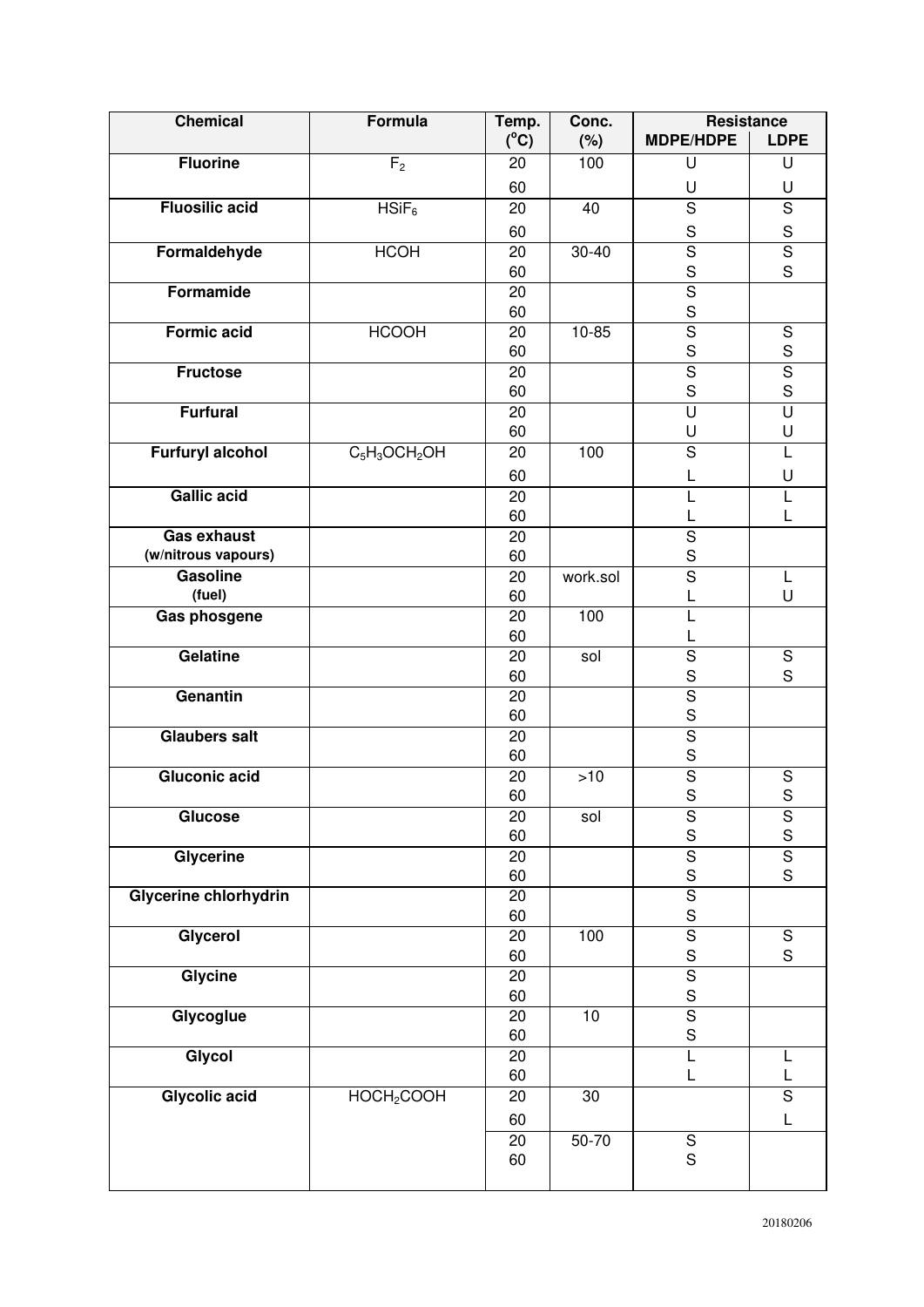| <b>Chemical</b>                      | Formula                       | Temp.           | Conc.           | Resistance                             |                                         |
|--------------------------------------|-------------------------------|-----------------|-----------------|----------------------------------------|-----------------------------------------|
|                                      |                               | $(^{\circ}C)$   | (%)             | <b>MDPE/HDPE</b>                       | <b>LDPE</b>                             |
| <b>Glycolic acid</b><br>-butyl ester |                               | 20<br>60        |                 | $\mathbf S$<br>$\mathbf S$             |                                         |
| Glysantin                            |                               | $\overline{20}$ |                 | $\overline{\mathsf{s}}$                |                                         |
|                                      |                               | 60              |                 | S                                      |                                         |
| Halothane                            |                               | 20              |                 | L                                      |                                         |
|                                      |                               | 60              |                 | L                                      |                                         |
| <b>Heptane</b>                       | $\overline{C_7}H_{16}$        | 20              | 100             | $\overline{S}$                         | U                                       |
|                                      |                               | 60              |                 | U                                      | U                                       |
| Hexachlorobenzene                    |                               | 20              |                 | S                                      | $\mathbf S$                             |
|                                      |                               | 60              |                 |                                        | S                                       |
| <b>Hexadecyl alcohol</b>             |                               | 20              |                 | $\overline{\mathsf{s}}$                |                                         |
|                                      |                               | 60              |                 | $rac{S}{S}$                            |                                         |
| Hexane                               | $C_6H_{14}$                   | 20              |                 |                                        |                                         |
|                                      |                               | 60              |                 | L                                      |                                         |
| <b>Hexanetriol</b>                   |                               | 20              |                 | $\overline{\mathsf{s}}$                |                                         |
|                                      |                               | 60              |                 | S                                      |                                         |
| <b>Hexyl alcohol</b>                 |                               | 20              |                 | L                                      |                                         |
|                                      |                               | 60              |                 | L                                      | L                                       |
| <b>Hydrazine hydrate</b>             |                               | 20              |                 | $\overline{\mathsf{s}}$<br>$\mathsf S$ |                                         |
| <b>Hydrobromic acid</b>              | <b>HBr</b>                    | 60<br>20        | 100             | $\overline{\mathsf{s}}$                | $\mathbf S$                             |
|                                      |                               | 60              |                 | $\mathbf S$                            | S                                       |
| <b>Hydrochloric acid</b>             | <b>HCI</b>                    | 20              | up to 25        | $\overline{\mathsf{s}}$                | $\overline{\mathsf{s}}$                 |
|                                      |                               | 60              |                 | $\mathbf S$                            | S                                       |
|                                      |                               | 20              | $>30$           | $\overline{\mathsf{S}}$                |                                         |
|                                      |                               | 60              |                 | S                                      | $rac{1}{s}$                             |
|                                      |                               | 20              | conc            | $\overline{\mathsf{s}}$                | $rac{1}{s}$                             |
|                                      |                               | 60              |                 | S                                      |                                         |
| <b>Hydrocyanic</b>                   | <b>HCN</b>                    | 20              | $\overline{10}$ | $\overline{\mathsf{s}}$                | $\overline{\mathsf{S}}$                 |
|                                      |                               | 60              |                 | $\mathsf S$                            | S                                       |
| <b>Hydrofluoric acid</b>             | $\overline{HF}$               | 20              | up to 10        | $\overline{\mathsf{s}}$<br>S           | $\overline{\mathsf{S}}$<br>$\mathsf{s}$ |
|                                      |                               | 60              |                 |                                        |                                         |
|                                      |                               | 20<br>60        | 60              | S<br>L                                 | S<br>L                                  |
| Hydrofluosilicic acid                |                               | 20              |                 | $\overline{\mathsf{s}}$                |                                         |
|                                      |                               | 60              |                 | $\mathsf S$                            |                                         |
| <b>Hydrogen</b>                      | H <sub>2</sub>                | 20              | 100             | $\overline{\mathsf{s}}$                | ${\mathsf S}$                           |
|                                      |                               | 60              |                 | $\mathbf S$                            | $\mathbf S$                             |
| <b>Hydrogen bromide</b>              |                               | 20              | 10              | $\overline{\mathsf{s}}$                |                                         |
|                                      |                               | 60              |                 | $\mathbf S$                            | $rac{S}{S}$                             |
| Hydrogen chloride gas                |                               | 20              |                 | $\overline{\mathsf{s}}$                | $\overline{\mathsf{s}}$                 |
|                                      |                               | 60              |                 | $\mathbf S$                            | S                                       |
| Hydrogen peroxide                    | H <sub>2</sub> O <sub>2</sub> | 20              | up to 10        | $\overline{\mathsf{s}}$                | $\overline{\mathsf{s}}$                 |
|                                      |                               | 60              |                 | $\mathsf S$                            | $\mathbf S$                             |
|                                      |                               | 20              | 30              | $\overline{\mathsf{S}}$                | $\overline{\mathsf{s}}$                 |
|                                      |                               | 60              |                 | $\mathsf S$                            | L                                       |
|                                      |                               | 20              | 90              | $\overline{S}$                         | $\overline{S}$                          |
|                                      |                               | 60              |                 | U                                      | U                                       |
| Hydrogen phosphide                   |                               | 20              |                 | $\overline{\mathsf{s}}$                |                                         |
|                                      |                               | 60              |                 | $\mathsf S$                            |                                         |
|                                      |                               |                 |                 |                                        |                                         |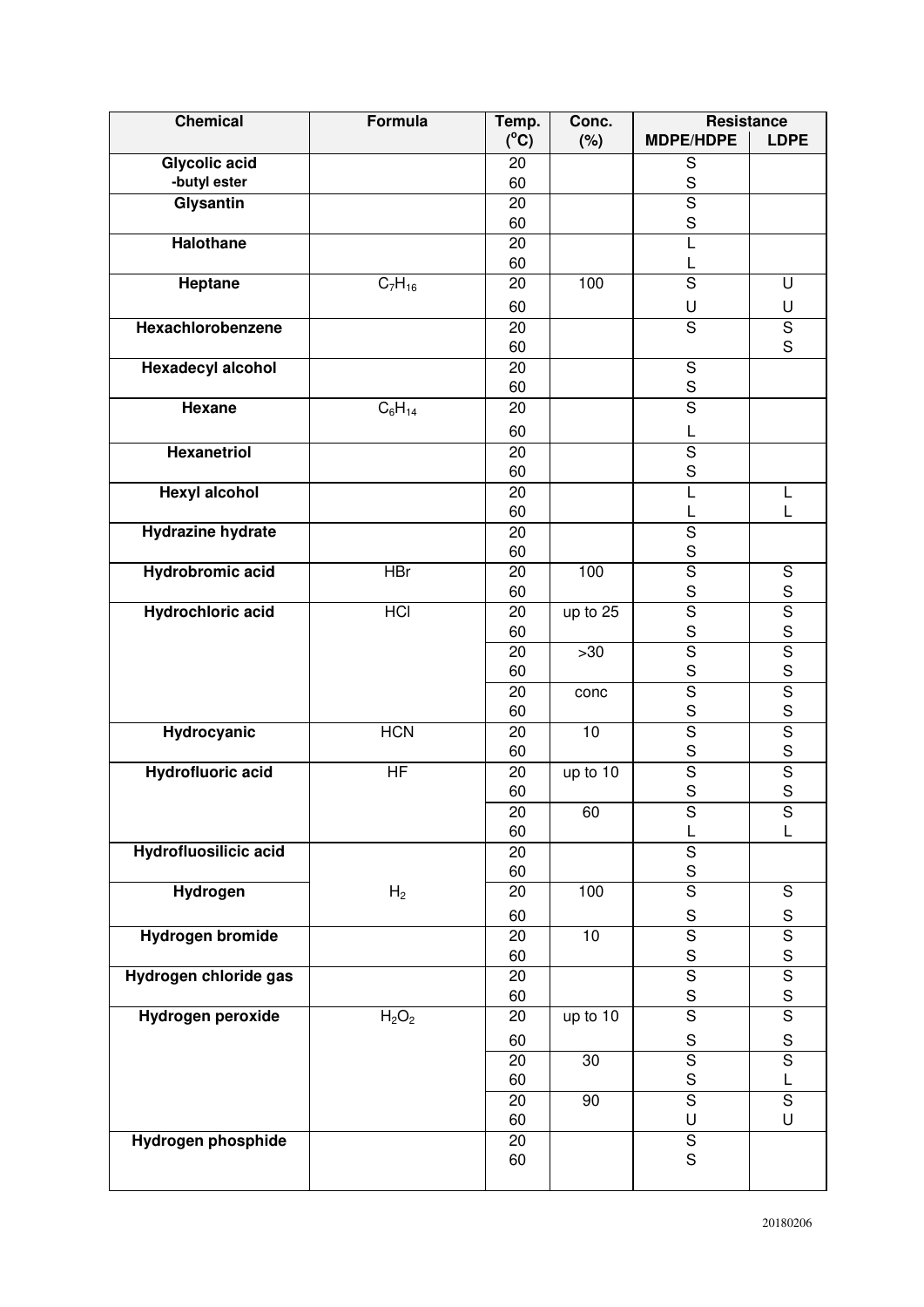| <b>Chemical</b>                                   | Formula                              | Temp.         | Conc.          | Resistance                             |                            |
|---------------------------------------------------|--------------------------------------|---------------|----------------|----------------------------------------|----------------------------|
|                                                   |                                      | $(^{\circ}C)$ | (%)            | <b>MDPE/HDPE</b>                       | <b>LDPE</b>                |
| Hydrogen sulphide gas                             |                                      | 20<br>60      | 100            | $\mathbf S$<br>$\mathbf S$             | $\mathbf S$<br>$\mathbf S$ |
| <b>Hydroquinone</b>                               |                                      | 20            | sat. sol       | $\overline{\mathsf{s}}$                | $\overline{\mathsf{s}}$    |
|                                                   |                                      | 60            |                | S                                      | S                          |
| Hydrosulphite                                     |                                      | 20<br>60      |                | $\overline{S}$<br>$\mathsf S$          |                            |
| <b>Hydroxylamine sulphate</b>                     |                                      | 20            |                | $\overline{\mathsf{S}}$                |                            |
|                                                   |                                      | 60            |                | $\mathsf S$                            |                            |
| <b>Hypochlorous acid</b>                          |                                      | 20            |                | $\overline{\mathsf{s}}$                | ${\mathsf S}$              |
|                                                   |                                      | 60            |                | S                                      | S                          |
| lodine                                            | I <sub>2</sub>                       | 20            | sat. sol       | $\overline{\mathsf{U}}$                | $\overline{\mathsf{U}}$    |
| (in potassium iodide)                             |                                      | 60            |                | U                                      | U                          |
| (in alcohol)                                      |                                      | 20            | work sol       | $\overline{\mathsf{U}}$                | U                          |
|                                                   |                                      | 60            | (in            | U                                      | U                          |
|                                                   |                                      |               | alcohol)       |                                        |                            |
| <b>Isobutyl acetate</b>                           |                                      | 20            |                | L                                      |                            |
| <b>Isobutyl alcohol</b>                           |                                      | 20            |                | $\overline{\mathsf{S}}$                |                            |
|                                                   |                                      | 60            |                | S                                      |                            |
| Isooctane                                         | $C_8H_{18}$                          | 20            |                | $\overline{\mathsf{s}}$                |                            |
|                                                   |                                      | 60            |                | L                                      |                            |
| Isopropanol                                       |                                      | 20            |                | $\overline{\mathsf{s}}$                |                            |
|                                                   |                                      | 60            |                | S                                      |                            |
| Isopropyl acetate                                 |                                      | 20            |                | $\overline{\mathsf{s}}$                |                            |
|                                                   |                                      | 60            |                | L                                      |                            |
| <b>Isopropyl alcohol</b>                          | (CH <sub>3</sub> ) <sub>2</sub> CHOH | 20            |                | $\overline{\mathsf{s}}$                |                            |
|                                                   |                                      | 60            |                | $\mathbf S$                            |                            |
| <b>Isopropyl ether</b>                            | $(CH3)2CHOCH(CH3)2$                  | 20            |                | L                                      |                            |
|                                                   |                                      | 60            |                | U                                      |                            |
| <b>Kerosine</b>                                   |                                      | 20            |                | L                                      |                            |
|                                                   |                                      | 60            |                |                                        |                            |
| Ketone                                            |                                      | 20            |                | L                                      |                            |
|                                                   |                                      | 60            |                | U                                      |                            |
| <b>Labarraques solution</b><br><b>Lactic acid</b> | CH <sub>3</sub> CHOHCOOH             | 20<br>20      | 10-90          | ${\mathsf S}$<br>$\mathsf S$           | ${\mathsf S}$              |
|                                                   |                                      |               |                |                                        |                            |
|                                                   |                                      | 60            |                | $\mathbf S$<br>$\overline{\mathsf{s}}$ | S                          |
| Lactose                                           |                                      | 20<br>60      |                | $\mathsf S$                            |                            |
| Latex                                             |                                      | 20            |                |                                        | L                          |
|                                                   |                                      | 60            |                |                                        | L                          |
| Lead acetate                                      | $Pb(CH_3COO)_2$                      | 20            | dil/sat.       | S                                      | $\overline{S}$             |
|                                                   |                                      | 60            | sol            | S                                      | S                          |
| <b>Lead nitrate</b>                               | PbNO <sub>3</sub>                    | 20            |                | $\overline{\mathsf{s}}$                | $\overline{\mathsf{s}}$    |
|                                                   |                                      | 60            |                | $\mathbf S$                            | $\mathbf S$                |
| Lestoil                                           |                                      | 20            | $\overline{2}$ | U                                      |                            |
| <b>LiUeed oil</b>                                 |                                      | 60            |                | $\overline{S}$                         | L                          |
|                                                   |                                      | 60            |                | $\mathsf S$                            | U                          |
| <b>Lithium Bromide</b>                            |                                      | 20            |                | $\overline{\mathsf{s}}$                |                            |
|                                                   |                                      | 60            |                | $\mathbf S$                            |                            |
|                                                   |                                      |               |                |                                        |                            |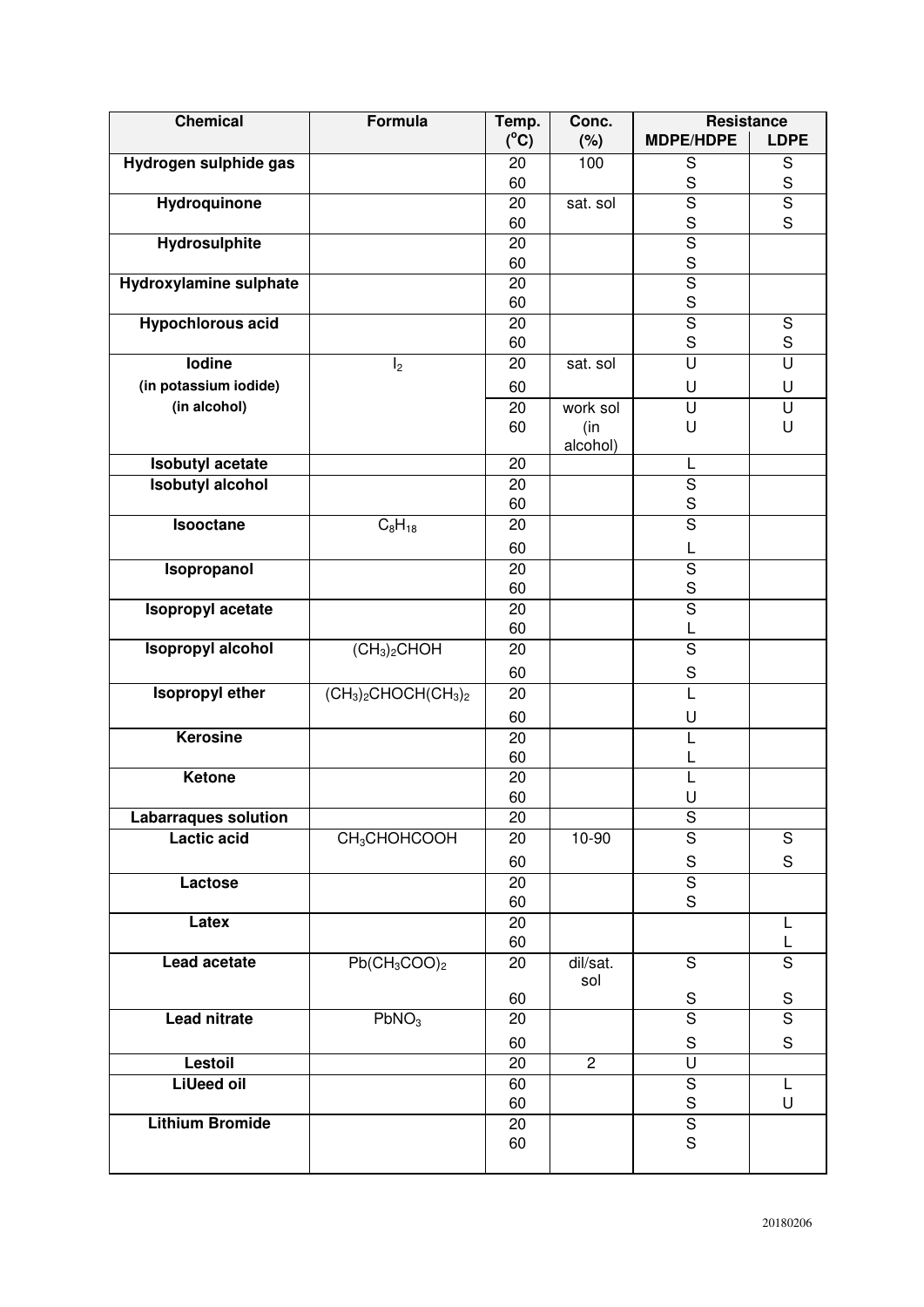| <b>Chemical</b>           | Formula                                 | Temp.           | Conc.    | Resistance                             |                                        |
|---------------------------|-----------------------------------------|-----------------|----------|----------------------------------------|----------------------------------------|
|                           |                                         | $(^{\circ}C)$   | (%)      | <b>MDPE/HDPE</b>                       | <b>LDPE</b>                            |
| <b>Magnesium</b>          | MgCO <sub>3</sub>                       | 20              | susp     | $\mathsf S$                            | S                                      |
| -carbonate                |                                         | 60              |          | $\mathsf S$                            | $\mathbf S$                            |
| -chloride                 | MgCl <sub>2</sub>                       | 20              | sat. sol | $\overline{s}$                         | $\overline{\mathsf{s}}$                |
|                           |                                         | 60              |          | $\mathbf S$                            | S                                      |
| -fluosilicate             |                                         | 20              |          | $\overline{\mathsf{s}}$                |                                        |
|                           |                                         | 60              |          | $\mathsf{s}$                           |                                        |
| -hydroxide                | $Mg(OH)_2$                              | 20              | sat. sol | $\overline{\mathsf{s}}$                | $\mathbf S$                            |
|                           |                                         | 60              |          | $\mathbf S$                            | $\mathsf S$                            |
| -iodide                   |                                         | 20              |          | $\overline{\mathsf{s}}$<br>$\mathbf S$ |                                        |
| -nitrate                  | MgNO <sub>3</sub>                       | 60<br>20        | sat. sol | $\overline{\mathsf{s}}$                | $\overline{S}$                         |
|                           |                                         |                 |          |                                        |                                        |
| -sulphate                 | MgSO <sub>4</sub>                       | 60<br>20        | sat. sol | $\mathbf S$<br>$\overline{\mathsf{s}}$ | $\mathbf S$<br>$\overline{\mathsf{s}}$ |
|                           |                                         |                 |          |                                        |                                        |
| <b>Maleic acid</b>        | СООНСНСНООН                             | 60<br>20        | sat. sol | $\mathbf S$<br>$\overline{\mathsf{s}}$ | $rac{S}{S}$                            |
|                           |                                         | 60              |          | $\mathbf S$                            | S                                      |
| <b>Malic acid</b>         | CH <sub>2</sub> CHOH(COOH) <sub>2</sub> | 20              | sat. sol | $\overline{\mathsf{s}}$                | $\overline{\mathsf{s}}$                |
|                           |                                         | 60              |          | $\mathbf S$                            | S                                      |
| <b>Manganese sulphate</b> |                                         | 20              |          | $\overline{\mathsf{s}}$                |                                        |
|                           |                                         | 60              |          | $rac{S}{S}$                            |                                        |
| <b>Menthol</b>            |                                         | 20              |          |                                        |                                        |
|                           |                                         | 60              |          | L                                      |                                        |
| <b>Mercuric</b>           | HgCl <sub>2</sub>                       | 20              | sat. sol | $\overline{S}$                         | $\mathbf S$                            |
| -chloride                 |                                         | 60              |          | $\mathsf S$                            | $\mathsf S$                            |
| -cyanide                  | HgCN <sub>2</sub>                       | 20              | sat. sol | $\overline{\mathsf{s}}$                | $\overline{\mathsf{s}}$                |
|                           |                                         | 60              |          | ${\mathsf S}$                          | $\mathbf S$                            |
| -nitrate                  | HgNO <sub>3</sub>                       | 20              | sat. sol | $\overline{\mathsf{s}}$                | $\overline{\mathsf{s}}$                |
|                           |                                         | 60              |          | $\mathbf S$                            | $\mathbf S$                            |
| <b>Mercurous nitrate</b>  | HgNO <sub>3</sub>                       | 20              |          | $\overline{\mathsf{s}}$                | $\overline{\mathsf{s}}$                |
|                           |                                         | 60              |          | $\mathbf S$                            | $\mathbf S$                            |
| <b>Mercury</b>            | Hg                                      | $\overline{20}$ | 100      | $\overline{\mathsf{s}}$<br>$\mathsf S$ | $\overline{\mathsf{s}}$                |
| -cyanide                  |                                         | 60<br>20        |          | $\overline{\mathsf{s}}$                | $\mathbf S$<br>$\overline{\mathsf{s}}$ |
|                           |                                         | 60              |          | $\mathbf S$                            | S                                      |
| <b>Methacrylate</b>       |                                         | 20              |          | $\overline{\mathsf{s}}$                |                                        |
|                           |                                         | 60              |          | $\mathbf S$                            |                                        |
| <b>Methacrylic acid</b>   |                                         | 20              |          | $\overline{\mathsf{S}}$                |                                        |
|                           |                                         | 60              |          | $\mathbf S$                            |                                        |
| <b>Methanol</b>           | CH <sub>3</sub> OH                      | 20              | 100      | $\overline{\mathsf{s}}$                | $\mathsf S$                            |
|                           |                                         | 60              |          | ${\mathsf S}$                          | L                                      |
| Methoxybutyl alcohol      |                                         | 20              |          | $\overline{S}$                         |                                        |
|                           |                                         | 60              |          | L                                      |                                        |
| Methyl-2-Pentanone        |                                         | 20<br>60        |          | $\overline{\mathsf{s}}$<br>$\mathbf S$ |                                        |
| <b>Methyl bromide</b>     | CH <sub>3</sub> Br                      | 20              |          | $\overline{\mathsf{U}}$                |                                        |
|                           |                                         | 60              |          | U                                      |                                        |
| <b>Methyl butanol</b>     |                                         | 20              |          | $\mathbf S$                            |                                        |
|                           |                                         | 60              |          | L                                      |                                        |
|                           |                                         |                 |          |                                        |                                        |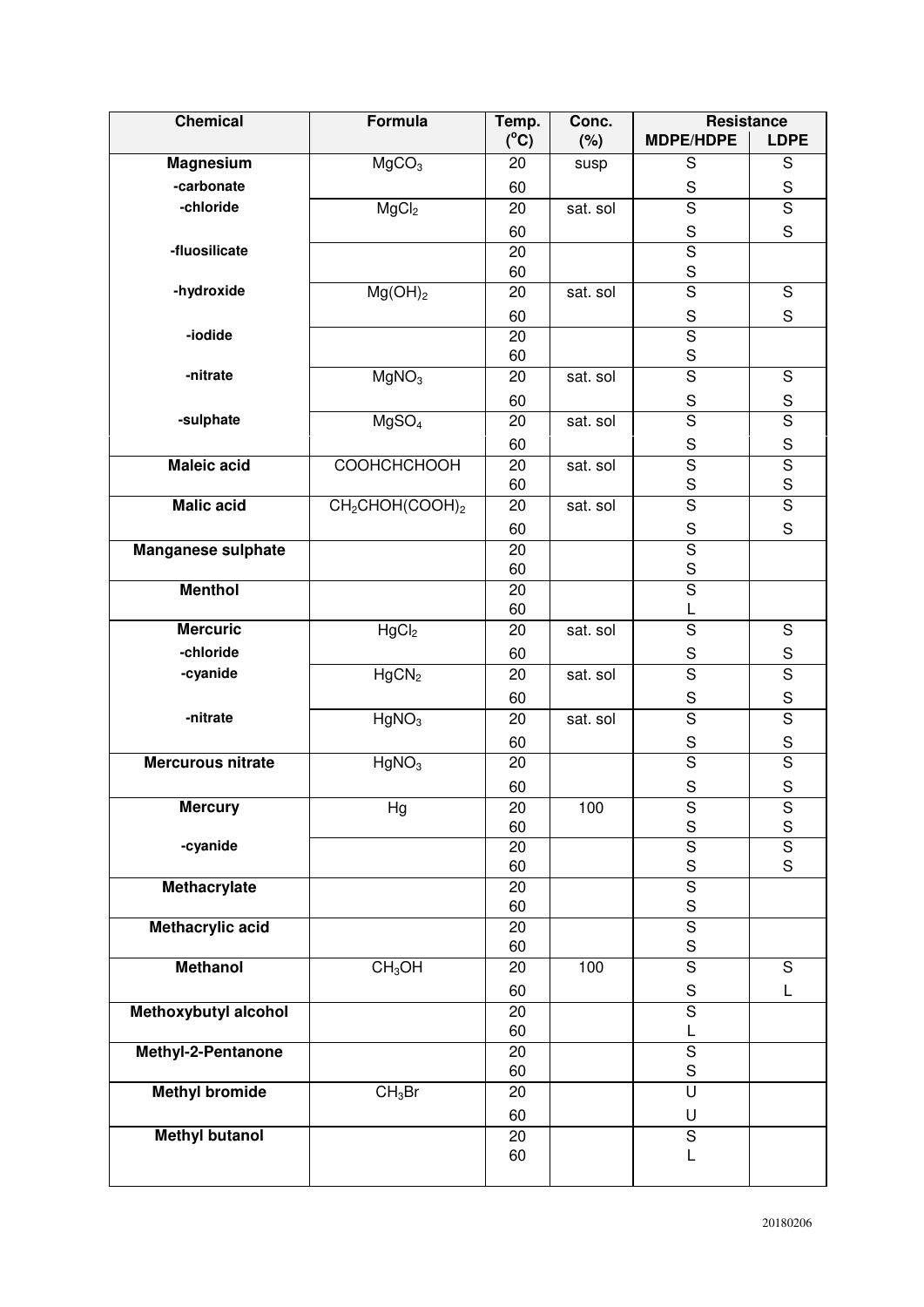| <b>Chemical</b>              | Formula                            | Temp.         | Conc.                        | Resistance                   |               |
|------------------------------|------------------------------------|---------------|------------------------------|------------------------------|---------------|
|                              |                                    | $(^{\circ}C)$ | (%)                          | <b>MDPE/HDPE</b>             | <b>LDPE</b>   |
| <b>Methyl chloride</b>       | CH <sub>3</sub> Cl                 | 20            |                              | L                            |               |
|                              |                                    | 60            |                              | U                            |               |
| <b>Methylene chloride</b>    |                                    | 20            |                              | $\overline{\mathsf{U}}$      | U             |
|                              |                                    | 60            |                              | U                            | U             |
| <b>Methyl ethyl ketone</b>   | $CH_3COCH_2CH_3$                   | 20            |                              | U                            | U             |
|                              |                                    | 60            |                              | U                            | U             |
| <b>Methyl glycol</b>         |                                    | 20            |                              | $\mathbf S$                  |               |
|                              |                                    | 60            |                              | $\mathbf S$                  |               |
| Methyl isobutyl ketone       |                                    | 20            |                              | $\overline{\mathsf{s}}$      |               |
|                              |                                    | 60            |                              | L                            |               |
| <b>Methyl methacrylate</b>   |                                    | 20            |                              | $\overline{\mathsf{S}}$      |               |
|                              |                                    | 60            |                              | S<br>$\overline{\mathsf{s}}$ |               |
| <b>Methyl propyl ketone</b>  |                                    | 20<br>60      |                              | L                            |               |
| <b>Methyl salicylate</b>     |                                    | 20            |                              | $\overline{\mathsf{s}}$      |               |
|                              |                                    | 60            |                              | L                            |               |
| <b>Methyl sulphate</b>       |                                    | 20            |                              | $\overline{\mathsf{s}}$      |               |
|                              |                                    | 60            |                              | S                            |               |
| Methyl sulphoric acid        | CH <sub>3</sub> COOSO <sub>4</sub> | 20            | 50                           | L                            |               |
|                              |                                    | 60            |                              | L                            |               |
|                              |                                    | 20            | 100                          | U                            |               |
|                              |                                    | 60            |                              | U                            |               |
| <b>Methyl sulphuric acid</b> |                                    | 20            |                              | $\overline{\mathsf{s}}$      | L             |
|                              |                                    | 60            |                              | S                            | L             |
| <b>Methylamine</b>           | CH <sub>3</sub> NH <sub>2</sub>    | 20            | 32                           | $\overline{S}$               |               |
|                              |                                    | 60            |                              | L                            |               |
| Methylbenzene                |                                    | 20            | L                            |                              |               |
|                              |                                    | 60            | U                            |                              |               |
| Methylcyclohexane            |                                    | 20            | U                            |                              |               |
|                              |                                    | 60            | U                            |                              |               |
| Methylpyrrolidone            |                                    | 20            | $\overline{\mathsf{s}}$<br>S |                              |               |
| <b>Mineral oils</b>          |                                    | 60<br>20      | work. sol                    | S                            | L             |
|                              |                                    | 60            |                              | L                            | U             |
| <b>Mineral spirits</b>       |                                    | 20            |                              | $\overline{\mathsf{s}}$      |               |
| (white spirits)              |                                    | 60            |                              | $\mathbf S$                  |               |
| <b>Molasses</b>              |                                    | 20            | work. sol                    | $\overline{\mathsf{s}}$      | ${\mathsf S}$ |
|                              |                                    | 60            |                              | $\mathbf S$                  | S             |
| Monochloroacetic acid        |                                    | 20            |                              | $\overline{\mathsf{s}}$      |               |
|                              |                                    | 60            |                              | $\mathbf S$                  |               |
| Monochloroacetic ethyl       |                                    | 20            |                              | $\overline{\mathsf{s}}$      |               |
| ester                        |                                    | 60            |                              | $\mathbf S$                  |               |
| Monochloroacetic             |                                    | 20            |                              | $\overline{S}$               |               |
| methyl<br>ester              |                                    | 60            |                              | ${\mathsf S}$                |               |
| <b>Morpholine</b>            |                                    | 20            |                              | $\mathbf S$                  |               |
|                              |                                    | 60            |                              | $\mathbf S$                  |               |
| <b>Mowilith</b>              |                                    | 20            |                              | $\overline{\mathsf{s}}$      |               |
|                              |                                    | 60            |                              | $\mathsf S$                  |               |
| <b>Naptha</b>                |                                    | 20            |                              | L                            | L             |
|                              |                                    | 60            |                              | U                            | U             |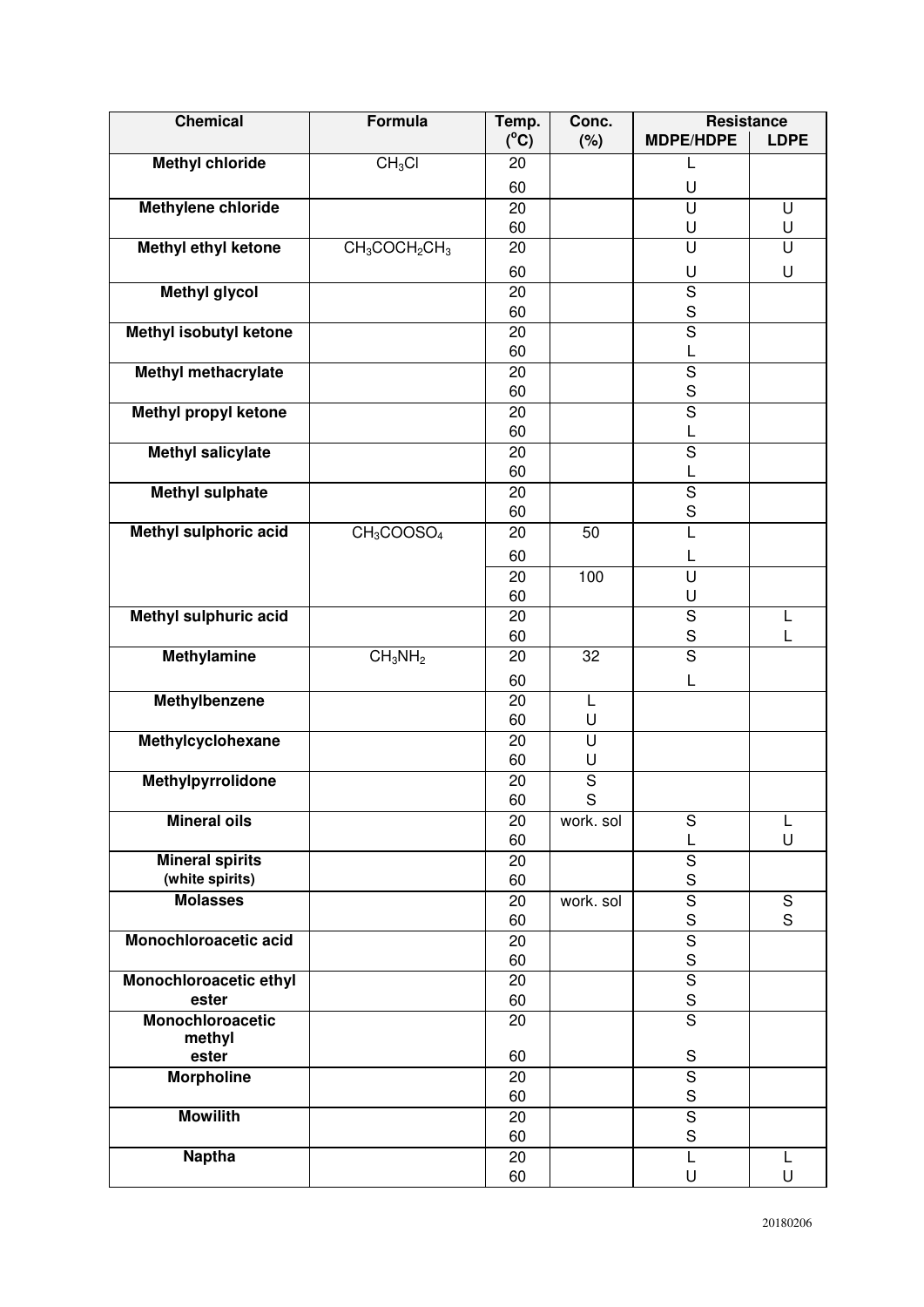| <b>Chemical</b>        | Formula                            | Temp.           | Conc.           | Resistance                   |                         |
|------------------------|------------------------------------|-----------------|-----------------|------------------------------|-------------------------|
|                        |                                    | $(^{\circ}C)$   | (%)             | <b>MDPE/HDPE</b>             | <b>LDPE</b>             |
| <b>Naphthalene</b>     |                                    | 20              |                 | U                            | U                       |
|                        |                                    | 60              |                 | U                            | U                       |
| <b>Natural gas</b>     |                                    | $\overline{20}$ |                 | $\overline{\mathsf{s}}$      |                         |
|                        |                                    | 60              |                 | $\mathbf S$                  |                         |
| <b>Nickel</b>          | NiCl <sub>2</sub>                  | 20              | sat. sol        | $\overline{\mathsf{s}}$      | ${\mathsf S}$           |
| -chloride              |                                    | 60              |                 | $\mathbf S$                  | $rac{S}{S}$             |
| -nitrate               | Ni(NO <sub>3</sub> ) <sub>2</sub>  | 20              | sat. sol        | $\overline{\mathsf{s}}$      |                         |
|                        |                                    | 60              |                 | $\mathbf S$                  | $\mathbf S$             |
| -sulphate              | NISO <sub>4</sub>                  | 20              | sat. sol        | $\overline{\mathsf{s}}$      | $\overline{\mathsf{s}}$ |
|                        |                                    | 60              |                 | ${\mathsf S}$                | $\mathbf S$             |
| <b>Nicotinic acid</b>  |                                    | 20              | susp            | $\overline{\mathsf{S}}$      | L                       |
|                        |                                    | 60              |                 | $\mathsf S$                  | L                       |
| <b>Nitric acid</b>     | HNO <sub>3</sub>                   | 20              | $\overline{5}$  | $\overline{\mathsf{s}}$      | $\overline{\mathsf{s}}$ |
|                        |                                    | 60              |                 | ${\mathsf S}$                | $\mathbf S$             |
|                        |                                    | 20              | 25              | $\overline{\mathsf{S}}$      | $\overline{\mathsf{s}}$ |
|                        |                                    | 60              |                 | $\mathbf S$                  | S                       |
|                        |                                    | 20              | 50              | $\overline{L}$               | τ                       |
|                        |                                    | 60              |                 | U                            | U                       |
|                        |                                    | 20              | $>50$           | U                            | $\overline{\mathsf{U}}$ |
|                        |                                    | 60              |                 | U                            | U                       |
| -fuming (with nitrogen |                                    | 20              |                 | $\overline{\mathsf{U}}$      | U                       |
| dioxide)               |                                    | 60              |                 | U                            | U                       |
| Nitrobenzene           | $C_6H_5NO_2$                       | 20              |                 | U                            | U                       |
|                        |                                    | 60              |                 | U                            | U                       |
| <b>Nitrocellulose</b>  |                                    | 20              |                 | $\overline{S}$               |                         |
| Nitroglycerin          |                                    | 20              |                 | L                            |                         |
| <b>Nitrotoluene</b>    |                                    | 60              |                 | U                            |                         |
|                        |                                    | 20<br>60        |                 | $\overline{\mathsf{s}}$<br>L |                         |
| <b>Nonyl alcohol</b>   |                                    | 20              |                 | $\overline{\mathsf{s}}$      |                         |
|                        |                                    | 60              |                 | S                            |                         |
| Octane                 | $C_8H_{18}$                        | $\overline{20}$ |                 | $\overline{\mathsf{s}}$      | $\overline{\mathsf{S}}$ |
|                        |                                    | 60              |                 | $\mathsf S$                  | ${\mathsf S}$           |
| <b>Octyl cresol</b>    |                                    | 20              |                 | L                            | $\overline{L}$          |
|                        |                                    | 60              |                 | U                            | U                       |
| Oils and fats          |                                    | 20              |                 | $\overline{\mathsf{s}}$      | L                       |
|                        |                                    | 60              |                 | L                            | U                       |
| Oleic acid             | $C_8H_{17}CHCH(CH_2)_7CO_2$        | 20              | 100             | $\overline{S}$               | L                       |
|                        | H                                  |                 |                 |                              |                         |
|                        |                                    | 60              |                 | L                            | U                       |
| Oleum                  |                                    | 20<br>60        |                 | U<br>U                       | U<br>U                  |
| Orthophosporic acid    |                                    | 20              | 50              | $\overline{S}$               | $\overline{\mathsf{s}}$ |
|                        |                                    | 60              |                 | ${\mathsf S}$                | $\mathbf S$             |
|                        |                                    | 20              | $\overline{95}$ | $\overline{\mathsf{s}}$      | $\overline{\mathsf{s}}$ |
|                        |                                    | 60              |                 | L                            | L                       |
| <b>Oxalic acid</b>     | HO <sub>2</sub> CCO <sub>2</sub> H | 20              | sat. sol        | $\overline{\mathsf{s}}$      | $\overline{\mathsf{s}}$ |
|                        |                                    | 60              |                 | ${\mathsf S}$                | ${\mathsf S}$           |
| Oxygen                 | $\rm O_2$                          | 20              |                 | $\overline{S}$               | $\overline{S}$          |
|                        |                                    | 60              |                 | L                            | L                       |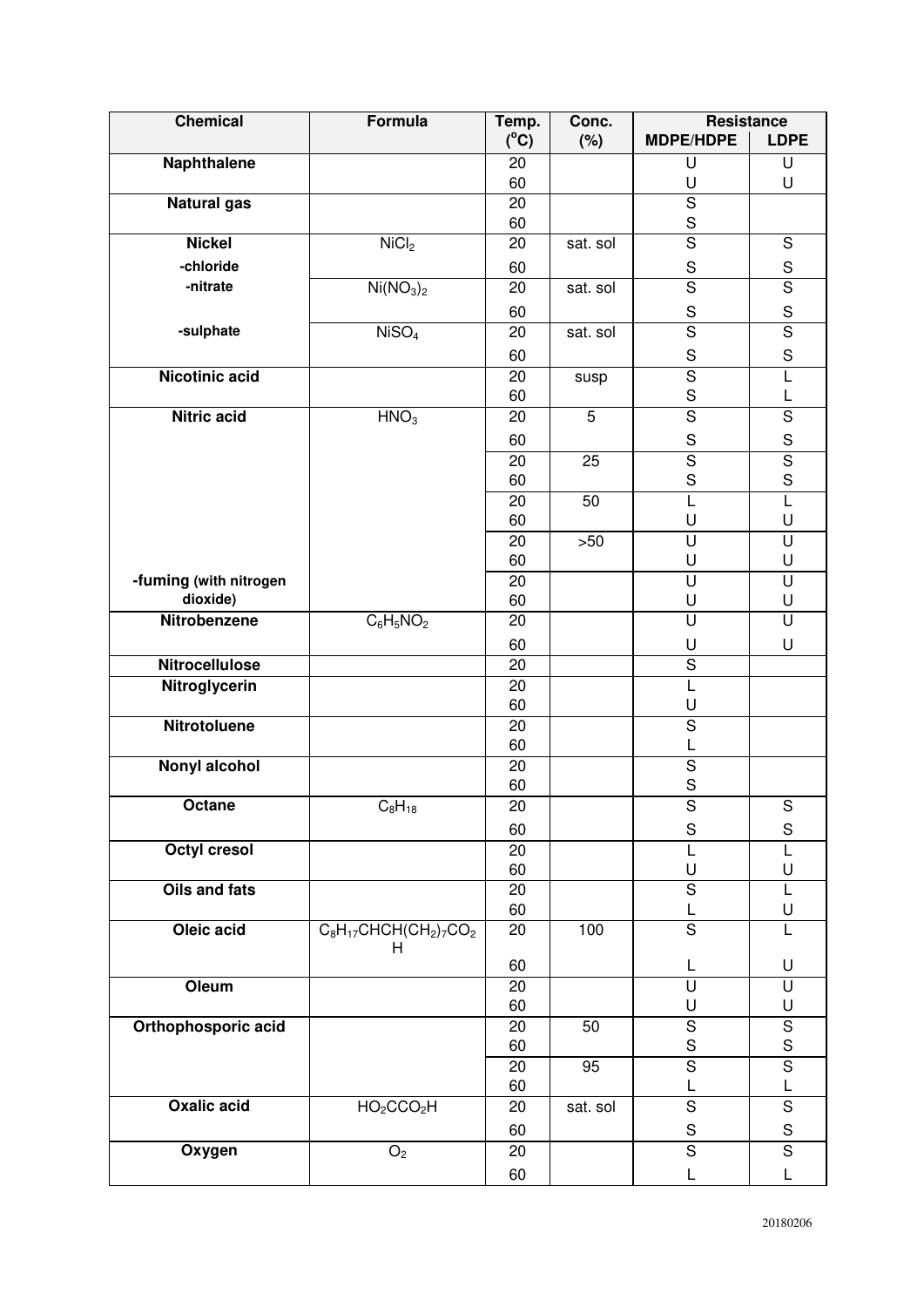| <b>Chemical</b>            | Formula           | Temp.           | Conc.    | Resistance                             |                              |
|----------------------------|-------------------|-----------------|----------|----------------------------------------|------------------------------|
|                            |                   | $(^{\circ}C)$   | (%)      | <b>MDPE/HDPE</b>                       | <b>LDPE</b>                  |
| Ozone                      | $O_3$             | 20              |          | L                                      | U                            |
|                            |                   | 60              |          | U                                      | U                            |
| <b>Palmitic acid</b>       | $CH3(CH2)14COOH$  | 20              |          | $\overline{\mathsf{s}}$                |                              |
|                            |                   | 60              |          | $\mathbb S$                            |                              |
| <b>Palmityl alcohol</b>    |                   | 20              |          | $\overline{\mathsf{s}}$                |                              |
|                            |                   | 60              |          | $rac{S}{S}$                            |                              |
| Paraformaldehyde           |                   | 20              |          |                                        |                              |
|                            |                   | 60              |          | $\mathsf S$                            |                              |
| <b>Peppermint oil</b>      |                   | 20              |          | L                                      |                              |
|                            |                   | 60              |          | U                                      |                              |
| <b>Perchloric acid</b>     | HCIO <sub>4</sub> | 20              | 20       | $\overline{\mathsf{s}}$                |                              |
|                            |                   | 60              |          | $\mathbf S$                            |                              |
|                            |                   | 20              | 50       | $\overline{\mathsf{s}}$                |                              |
|                            |                   | 60              |          | L                                      |                              |
|                            |                   | $\overline{20}$ | 70       | $\overline{\mathsf{s}}$                |                              |
|                            |                   | 60              |          | U                                      |                              |
| Perchloroethylene          |                   | 20<br>60        |          | $\overline{\mathsf{s}}$<br>$\mathbf S$ | ${\mathsf S}$<br>$\mathbf S$ |
| <b>Peroxide</b>            |                   | 20              | 30       | $\overline{\mathsf{s}}$                |                              |
|                            |                   | 60              |          | $\mathbf S$                            | $rac{1}{s}$                  |
|                            |                   | 20              | 90       | $\overline{\mathsf{s}}$                | $\overline{\mathsf{s}}$      |
|                            |                   | 60              |          | U                                      | U                            |
| <b>Petrol</b>              |                   | 20              |          | $\overline{\mathsf{s}}$                |                              |
|                            |                   | 60              |          | L                                      |                              |
| Petroleum                  |                   | 20              |          | $\overline{\mathsf{U}}$                | U                            |
| -ether                     |                   | 60              |          | U                                      | U                            |
| -jelly                     |                   | 20              |          | $\overline{\mathsf{s}}$                |                              |
|                            |                   | 60              |          | $\mathbf S$                            |                              |
| -spirits                   |                   | 20              |          | $\overline{\mathsf{s}}$                |                              |
|                            |                   | 60              |          | L                                      |                              |
| Phenol                     | $C_6H_5OH$        | 20              | sol      | $\overline{\mathsf{s}}$                |                              |
|                            |                   | 60              |          | $\mathbf S$                            | U                            |
| <b>Phenolic resiU</b>      |                   | 20              |          | $\mathbf S$                            |                              |
|                            |                   | 60              |          | $\mathbf S$                            |                              |
| <b>Phenylethyl alcohol</b> |                   | 20              |          | $\overline{\mathsf{s}}$                |                              |
| <b>Phenyl hydrazine</b>    | $C_6H_5NHNH_2$    | 60<br>20        |          | $\mathbf S$<br>L                       |                              |
|                            |                   |                 |          |                                        |                              |
| -chlorhydrate              |                   | 60              |          | L                                      |                              |
|                            | $C_6H_5NHNH_3Cl$  | 20              |          | $\overline{S}$                         |                              |
|                            |                   | 60              |          | U                                      |                              |
| Phenylsulphonate           |                   | 20              |          | $\mathbf S$                            |                              |
|                            |                   | 60              |          | $\mathsf S$                            |                              |
| Phosgene                   |                   | 20<br>60        |          | $\overline{\mathsf{U}}$<br>U           |                              |
| <b>Phosphates</b>          |                   | 20              |          | $\overline{\mathsf{S}}$                |                              |
|                            |                   | 60              |          | $\mathsf S$                            |                              |
| <b>Phosphine</b>           |                   | 20              |          | $\overline{\mathsf{s}}$                | ${\mathsf S}$                |
|                            |                   | 60              |          | $\mathbf S$                            | $\mathbf S$                  |
| <b>Phosphoric</b>          | $H_3PO_4$         | 20              | up to 50 | $\overline{\mathsf{s}}$                | $\overline{\mathsf{s}}$      |
| -acid                      |                   | 60              |          | $\mathbf S$                            | $\mathbf S$                  |
|                            |                   |                 |          |                                        |                              |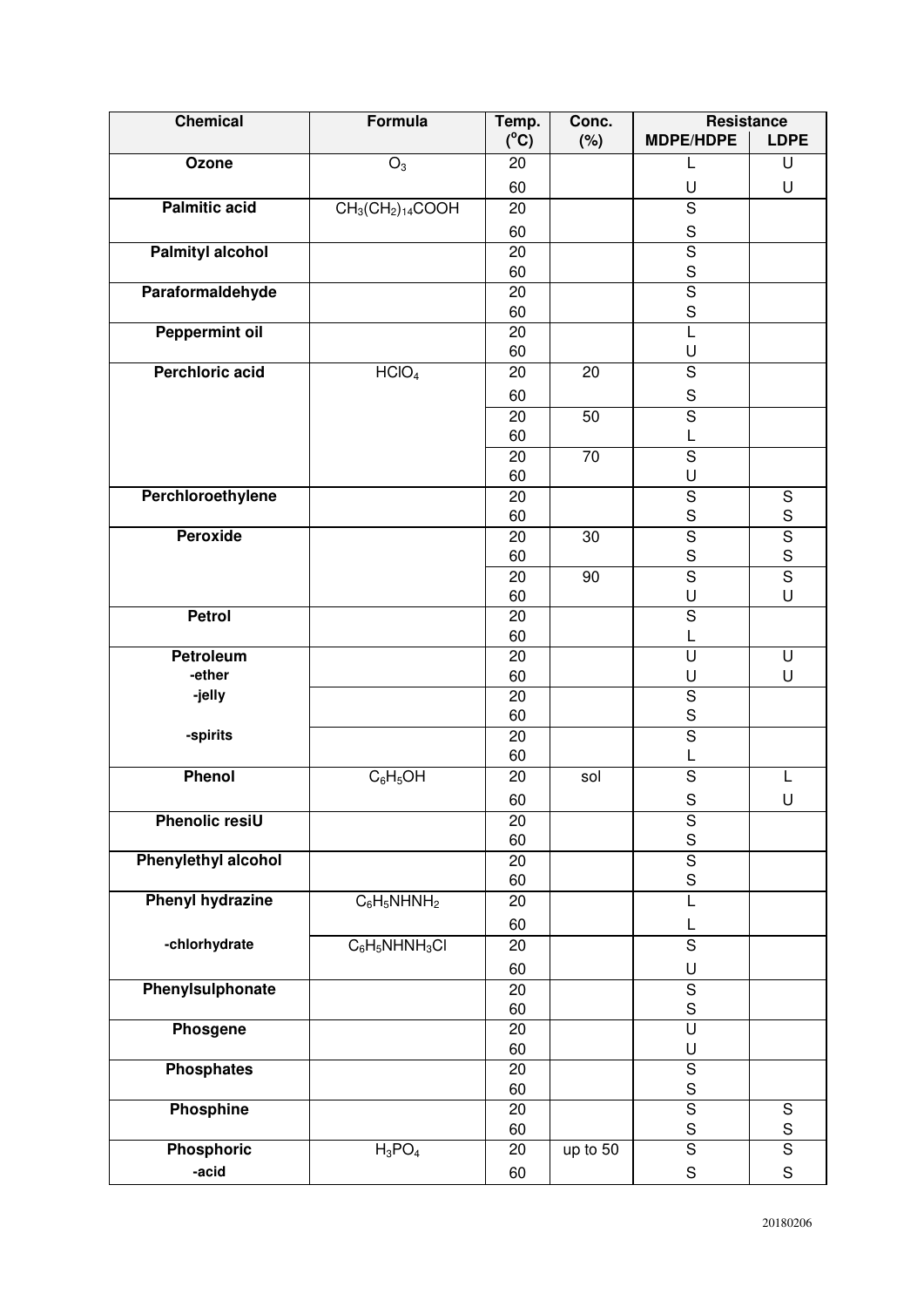| <b>Chemical</b>                   | <b>Formula</b>    | Temp.           | Conc.    | <b>Resistance</b>                      |                         |
|-----------------------------------|-------------------|-----------------|----------|----------------------------------------|-------------------------|
|                                   |                   | $(^{\circ}C)$   | (%)      | <b>MDPE/HDPE</b>                       | <b>LDPE</b>             |
| <b>Phosphoric</b>                 |                   | 20              | 95       | S                                      |                         |
| -acid                             |                   | 60              |          | L                                      |                         |
| -anhydride                        | $P_2O_5$          | 20              |          | $\overline{\mathsf{s}}$                |                         |
|                                   |                   | 60              |          | ${\sf S}$                              |                         |
| <b>Phosphorous</b>                |                   | 20              |          | $\overline{\mathsf{s}}$                |                         |
| oxychloride                       |                   | 60              |          | L                                      |                         |
| Phosphorous pentoxide             |                   | 20              |          | $\overline{\mathsf{s}}$                | $\mathbf S$             |
|                                   |                   | 60              |          | $\mathbf S$                            | S                       |
| Phosphorous trichloride           | PCI <sub>3</sub>  | 20              | 100      | $\overline{\mathsf{s}}$                | $\overline{\mathsf{s}}$ |
|                                   |                   | 60              |          | L                                      | $\mathbf S$             |
| Photographic                      |                   | 20              |          | $\overline{\mathsf{S}}$                | $\overline{\mathsf{s}}$ |
| -developer                        |                   | 60              |          | $\mathbf S$                            | S                       |
| -emulsion                         |                   | 20              |          | $\overline{\mathsf{S}}$                | $\overline{\mathsf{s}}$ |
|                                   |                   | 60              |          | $\mathsf S$                            | S                       |
| <b>Phthalic acid</b>              | $C_6H_4(CO_2H)_2$ | 20              | 50       | $\overline{\mathsf{s}}$                |                         |
|                                   |                   | 60              |          | $\mathsf S$                            |                         |
| -ester                            |                   | 20              |          | $\overline{\mathsf{S}}$                |                         |
|                                   |                   | 60              |          | $rac{S}{S}$                            |                         |
| Phthalic anhydride                |                   | 20              |          |                                        |                         |
|                                   |                   | 60              |          | $\mathbf S$                            |                         |
| <b>Picric acid</b>                | $HO_6H_2(NO_2)_3$ | 20              | sat. sol | $\overline{\mathsf{s}}$                | $\overline{\mathsf{s}}$ |
|                                   |                   | 60              |          |                                        | L                       |
| <b>Plasticisers</b>               |                   | $\overline{20}$ |          | $\overline{\mathsf{s}}$                |                         |
|                                   |                   | 60              |          | L                                      |                         |
| <b>Plating solutioU</b><br>-brass |                   | 20<br>60        |          | $\overline{\mathsf{s}}$<br>$\mathbf S$ |                         |
| -cadmium                          |                   | 20              |          | $\overline{\mathsf{S}}$                |                         |
|                                   |                   | 60              |          | S                                      |                         |
| -chromium                         |                   | 20              |          | $\overline{\mathsf{s}}$                |                         |
|                                   |                   | 60              |          | S                                      |                         |
| -copper                           |                   | 20              |          | $\overline{\mathsf{s}}$                |                         |
|                                   |                   | 60              |          | S                                      |                         |
| -gold                             |                   | 20              |          | $\overline{\mathsf{s}}$                |                         |
|                                   |                   | 60              |          | S                                      |                         |
| -indium                           |                   | 20              |          | $\overline{\mathsf{S}}$                |                         |
| -lead                             |                   | 60<br>20        |          | S<br>$\overline{\mathsf{s}}$           |                         |
|                                   |                   | 60              |          | S                                      |                         |
| -nickel                           |                   | 20              |          | $\overline{S}$                         |                         |
|                                   |                   | 60              |          | $\mathsf S$                            |                         |
| -nonchrome                        |                   | 20              |          | $\overline{\mathsf{S}}$                |                         |
| -rhodium                          |                   | 20              |          | $\overline{\mathsf{s}}$                |                         |
|                                   |                   | 60              |          | S                                      |                         |
| -silver                           |                   | 20              |          | $\overline{\mathsf{S}}$                |                         |
|                                   |                   | 60              |          | S                                      |                         |
| -tin                              |                   | 20              |          | $\overline{\mathsf{s}}$                |                         |
|                                   |                   | 60              |          | $\mathsf{s}$                           |                         |
| -zinc                             |                   | 20<br>60        |          | $\overline{\mathsf{S}}$<br>S           |                         |
|                                   |                   |                 |          |                                        |                         |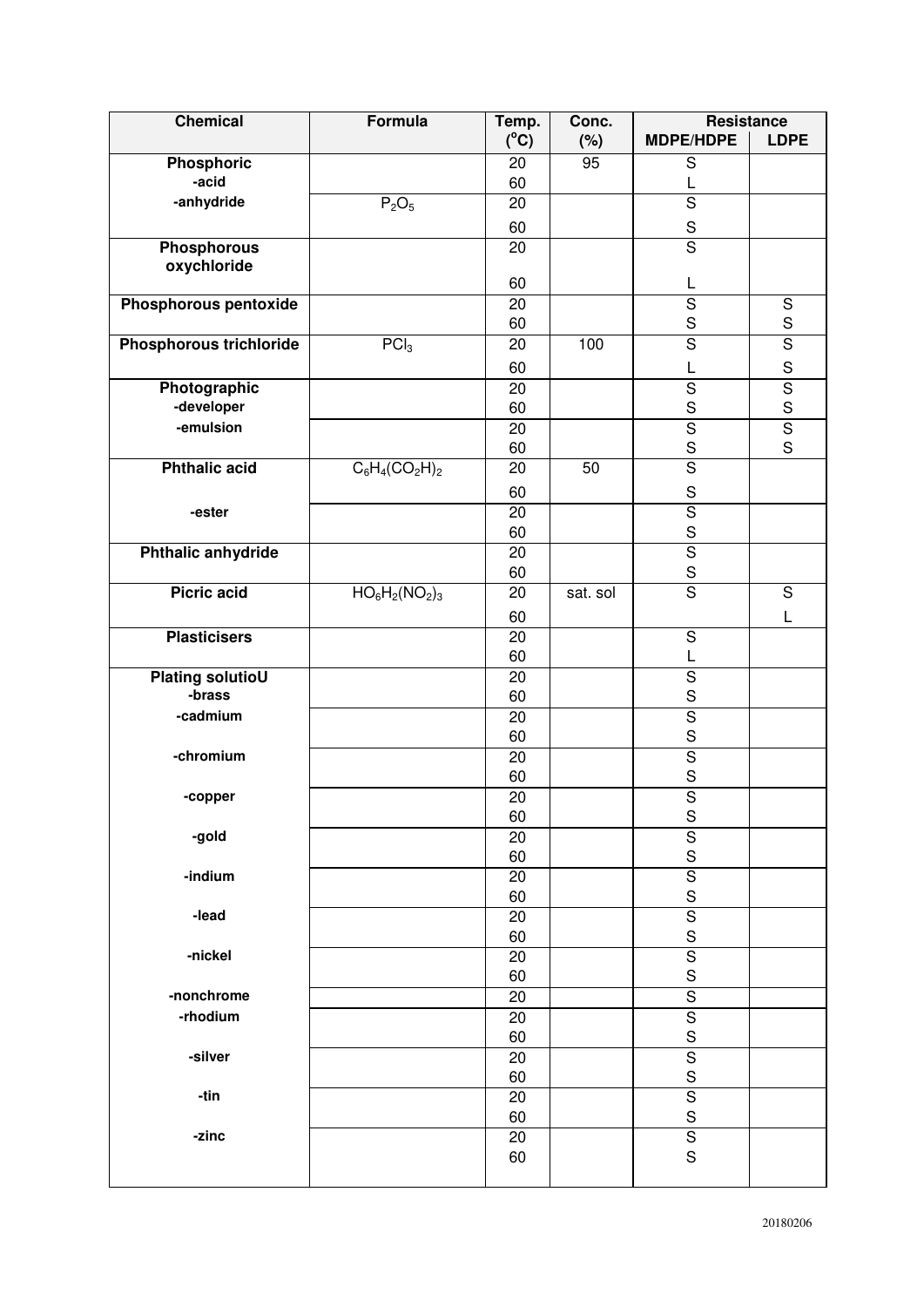| <b>Chemical</b>           | Formula                        | Temp.         | Conc.    | <b>Resistance</b>                      |                                        |
|---------------------------|--------------------------------|---------------|----------|----------------------------------------|----------------------------------------|
|                           |                                | $(^{\circ}C)$ | (%)      | <b>MDPE/HDPE</b>                       | <b>LDPE</b>                            |
| <b>Polyesters</b>         |                                | 20            |          | L                                      |                                        |
|                           |                                | 60            |          | U                                      |                                        |
| <b>Polyglycols</b>        |                                | 20            |          | $\overline{\mathsf{s}}$                |                                        |
|                           |                                | 60            |          | $\mathbf S$                            |                                        |
| Potash alum               |                                | 20            |          | $\overline{\mathsf{s}}$                |                                        |
|                           |                                | 60            |          | $\mathbf S$                            |                                        |
| Potassium<br>-bicarbonate |                                | 20            | sat. sol | $\overline{\mathsf{s}}$                | $\overline{S}$                         |
| -bisulphate               |                                | 60            |          | $\mathbf S$<br>$\overline{\mathsf{s}}$ | $\mathbf S$<br>$\overline{\mathsf{s}}$ |
|                           |                                | 20<br>60      | sat. sol | $\mathbf S$                            | S                                      |
| -borate                   | $K_3BO_3$                      | 20            | sat. sol | $\overline{S}$                         | $\overline{S}$                         |
|                           |                                |               |          |                                        |                                        |
|                           |                                | 60            |          | $\mathbf S$                            | $\mathbf S$                            |
| -bromate                  | KBrO <sub>3</sub>              | 20            | sat. sol | $\overline{\mathsf{s}}$                | $\overline{\mathsf{s}}$                |
|                           |                                | 60            |          | ${\mathsf S}$                          | $\mathbf S$                            |
| -bromide                  | <b>KBr</b>                     | 20            | sat. sol | $\overline{\mathsf{s}}$                | $\overline{\mathsf{s}}$                |
|                           |                                | 60            |          | $\mathbf S$                            | S                                      |
| -carbonate                | K <sub>2</sub> CO <sub>3</sub> | 20            | sat. sol | $\overline{\mathsf{s}}$                | $\overline{\mathsf{s}}$                |
|                           |                                | 60            |          | $\mathbf S$                            | $\mathbf S$                            |
| -chlorate                 |                                | 20            | sat. sol | $\overline{S}$                         | $\overline{S}$                         |
|                           |                                | 60            |          | $\mathbf S$                            | S                                      |
| -chloride                 | KCI                            | 20            | sat. sol | $\overline{\mathsf{s}}$                | $\overline{\mathsf{s}}$                |
| -chromate                 |                                | 60            |          | $\mathbf S$<br>$\overline{s}$          | $\mathbf S$<br>$\overline{\mathsf{s}}$ |
|                           | $K_2CrO_4$                     | 20            | sat. sol |                                        |                                        |
|                           |                                | 60            |          | $\mathbf S$                            | S                                      |
| -cyanide                  | KCN                            | 20            | sat. sol | $\overline{\mathsf{s}}$                | $\overline{\mathsf{S}}$                |
| -dichromate               |                                | 60            |          | $\mathbf S$<br>$\overline{\mathsf{s}}$ | S                                      |
|                           | $K_2Cr_2O_7$                   | 20            | sat. sol |                                        | $\overline{\mathsf{s}}$                |
|                           |                                | 60            |          | $\mathbf S$                            | $\mathbf S$                            |
| -ferricyanide             |                                | 20            | sat. sol | $\overline{\mathsf{s}}$                | $\overline{\mathsf{s}}$                |
|                           |                                | 60            |          | $\mathsf S$<br>$\overline{\mathsf{s}}$ | S<br>$\overline{\mathsf{s}}$           |
| -ferrocyanide             | $K_4Fe(CN)_6.3H_2O$            | 20            | sat. sol |                                        |                                        |
| (-hexacyanoferrate (II))  |                                | 60            |          | ${\sf S}$                              | $\mathbf S$                            |
| -fluoride                 | $\overline{KF}$                | 20            | sat. sol | $\overline{\mathsf{S}}$                | $rac{S}{S}$                            |
|                           |                                | 60            |          | $\mathsf S$                            |                                        |
| -hydrogen sulphite        |                                | 20<br>60      | sol      | $\overline{\mathsf{S}}$<br>$\mathbf S$ | $rac{S}{S}$                            |
| -hydroxide                | KOH                            | 20            | sol      | $\overline{\mathsf{s}}$                | $\overline{\mathsf{S}}$                |
|                           |                                | 60            |          | $\mathbf S$                            | $\mathbf S$                            |
| -hypochlorite             |                                | 20            | sol      | $\overline{\mathsf{s}}$                | $\overline{\mathsf{s}}$                |
|                           |                                | 60            |          | L                                      | L                                      |
| -iodide                   |                                | 20            |          | ${\mathsf S}$                          |                                        |
|                           |                                | 60            |          | $\mathbf S$                            |                                        |
| -nitrate                  | KNO <sub>3</sub>               | 20            | sat. sol | $\overline{\mathsf{s}}$                | $\overline{S}$                         |
|                           |                                | 60            |          | S                                      | $\mathbf S$                            |
| -orthophophate            |                                | 20            | sat. sol | $\overline{\mathsf{s}}$                | $\overline{\mathsf{S}}$                |
|                           |                                | 60            |          | ${\mathsf S}$                          | S                                      |
| -perborate                | KBO <sub>3</sub>               | 20            | sat. sol | $\overline{S}$                         | $\overline{S}$                         |
|                           |                                | 60            |          | ${\sf S}$                              | $\mathbf S$                            |
| -perchlorate              |                                | 20            | sat. sol | $\overline{S}$                         | $\overline{\mathsf{s}}$                |
|                           |                                | 60            |          | $\mathbf S$                            | S                                      |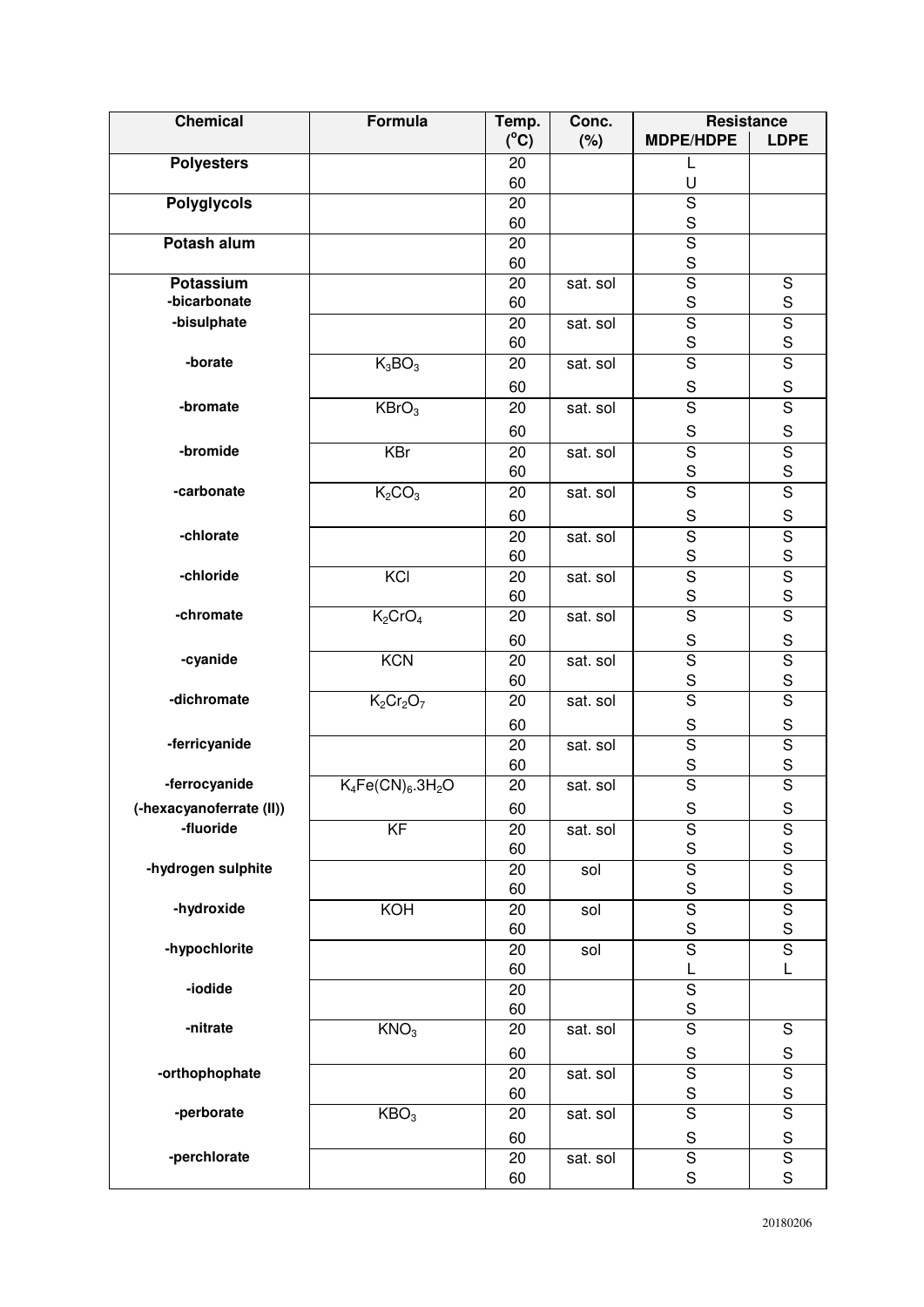| <b>Chemical</b>       | Formula                        | Temp.         | Conc.    | Resistance              |                              |
|-----------------------|--------------------------------|---------------|----------|-------------------------|------------------------------|
|                       |                                | $(^{\circ}C)$ | $(\%)$   | <b>MDPE/HDPE</b>        | <b>LDPE</b>                  |
| Potassium             | KMnO <sub>4</sub>              | 20            | 20       | ${\mathsf S}$           | ${\mathsf S}$                |
| -permanganate         |                                | 60            |          | ${\mathsf S}$           | ${\mathsf S}$                |
| -persulphate          | $K_2S_2O_8$                    | 20            | sat. sol | $\overline{s}$          | $\overline{\mathsf{s}}$      |
|                       |                                | 60            |          | $\mathbf S$             | $\mathbf S$                  |
| -sulphate             | K <sub>2</sub> SO <sub>4</sub> | 20            | sat. sol | $\overline{S}$          | $\overline{\mathsf{s}}$      |
|                       |                                | 60            |          | $\mathbf S$             | $\mathbf S$                  |
| -sulphide             |                                | 20            | sat. sol | $\overline{\mathsf{s}}$ | $\overline{\mathsf{s}}$      |
|                       |                                | 60            |          | $\mathbf S$             | $\mathbf S$                  |
| -sulphite             |                                | 20            | sat. sol | $\overline{\mathsf{s}}$ | $\overline{\mathsf{s}}$      |
|                       |                                | 60            |          | $\mathbf S$             | S                            |
| -tetracyanocuprate    |                                | 20            |          | $\overline{\mathsf{S}}$ |                              |
|                       |                                | 60            |          | $\mathbf S$             |                              |
| -thiosulphate         |                                | 20            | sat. sol | $\overline{\mathsf{s}}$ | $\overline{\mathsf{s}}$      |
|                       |                                | 60            |          | $\mathbf S$             | S                            |
| Propane               | $C_3H_8$                       | 20            | 100      | $\overline{\mathsf{s}}$ |                              |
| (gas)                 |                                | 60            |          | $\mathbf S$             |                              |
| (liquid)              |                                | 20            | 100      | $\overline{L}$          |                              |
|                       |                                | 60            |          |                         |                              |
| Propargyl alcohol     |                                | 20            |          | L                       | L                            |
| <b>Propionic acid</b> |                                | 60<br>20      | 50       | L<br>$\overline{S}$     | L<br>$\overline{\mathsf{s}}$ |
|                       |                                | 60            |          | $\mathsf S$             | S                            |
|                       |                                | 20            | 100      | $\overline{\mathsf{s}}$ | $\overline{\mathsf{s}}$      |
|                       |                                | 60            |          | L                       | L                            |
| Propyl alcohol        |                                | 20            | 100      | $\overline{S}$          | L                            |
|                       |                                | 60            |          | $\mathbf S$             | L                            |
| Propylene             |                                | 20            |          | $\overline{\mathsf{U}}$ | U                            |
| -dichloride           |                                | 60            |          | U                       | U                            |
| -glycol               |                                | 20            |          | L                       | L                            |
|                       |                                | 60            |          |                         | L                            |
| -oxide                |                                | 20            |          | $\overline{\mathsf{s}}$ |                              |
|                       |                                | 60            |          | $\mathsf S$             |                              |
| Pseudocumene          |                                | 20<br>60      |          | L                       |                              |
| <b>Pyridine</b>       | $CH(CHCH)_2N$                  | 20            | 100      | L<br>$\overline{S}$     | $\mathbf S$                  |
|                       |                                |               |          |                         |                              |
| Quinine               |                                | 60            |          | L<br>$\overline{S}$     | L                            |
|                       |                                | 20<br>60      |          | $\mathsf S$             |                              |
| Resorcinol            |                                | 20            |          | $\overline{\mathsf{s}}$ | $\overline{S}$               |
|                       |                                | 60            |          | $\mathbf S$             | S                            |
| <b>Roasting gases</b> |                                | 20            |          | $\overline{\mathsf{s}}$ |                              |
|                       |                                | 60            |          | $\mathsf S$             |                              |
| <b>Rubbers</b>        |                                | 20            |          | $\overline{S}$          |                              |
|                       |                                | 60            |          | $\mathsf S$             |                              |
| <b>Sagrotan</b>       |                                | 20            |          | $\overline{\mathsf{s}}$ |                              |
|                       |                                | 60            |          | Г                       |                              |
| Salicylic acid        |                                | 20            | sat. sol | $\overline{S}$          | ${\mathsf S}$                |
|                       |                                | 60            |          | $\mathbf S$             | S                            |
| -methyl ester         |                                | 20            |          | $\overline{\mathsf{s}}$ |                              |
|                       |                                | 60            |          | L                       |                              |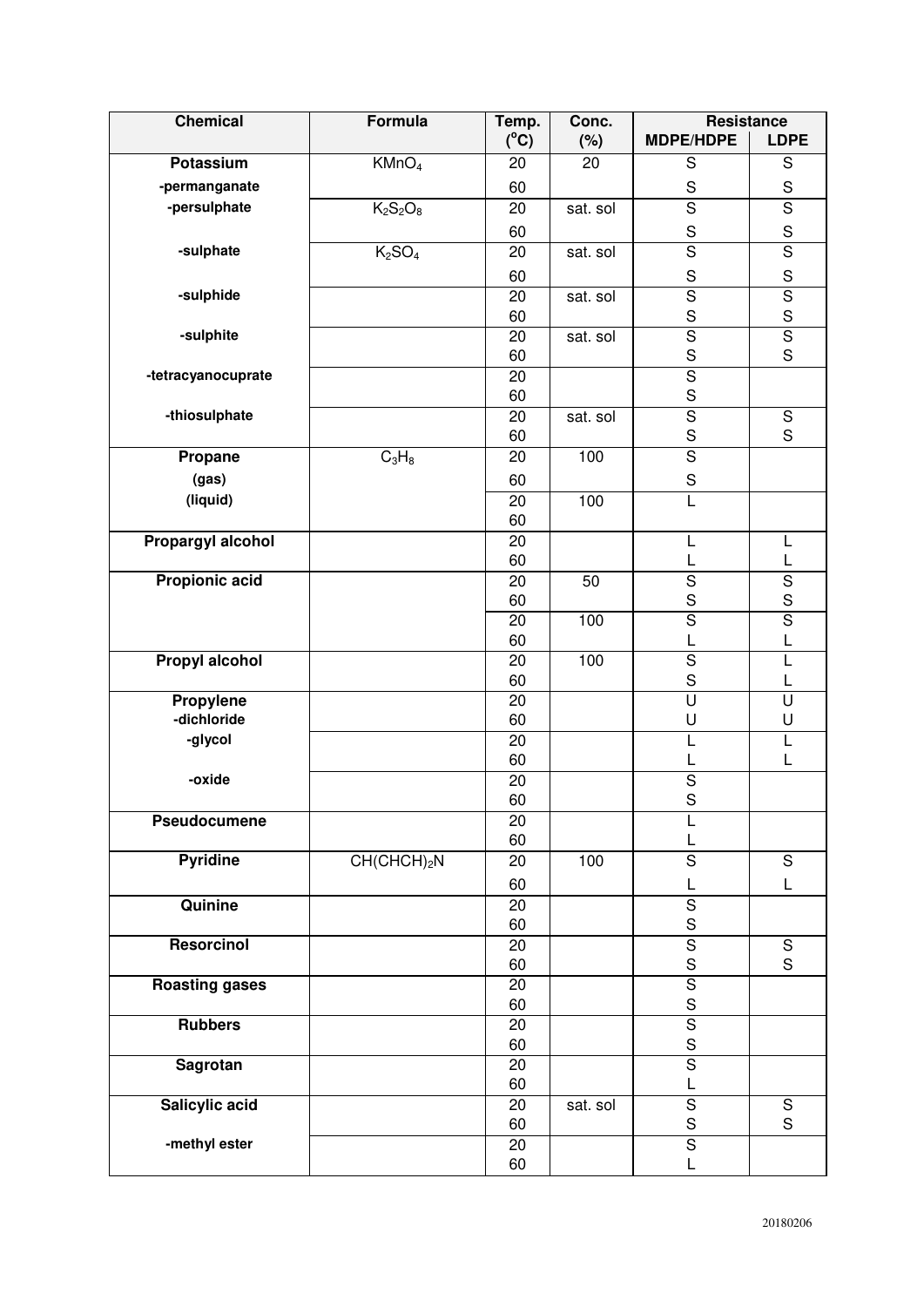| <b>Chemical</b>          | Formula                         | Temp.         | Conc.          | <b>Resistance</b>                      |                                        |
|--------------------------|---------------------------------|---------------|----------------|----------------------------------------|----------------------------------------|
|                          |                                 | $(^{\circ}C)$ | (%)            | <b>MDPE/HDPE</b>                       | <b>LDPE</b>                            |
| Selenic acid             |                                 | 20            |                | ${\mathsf S}$                          | ${\mathsf S}$<br>S                     |
| Silicic acid             | H <sub>2</sub> SiO <sub>3</sub> | 60<br>20      |                | S<br>$\overline{s}$                    |                                        |
|                          |                                 |               |                |                                        |                                        |
| Silicone oil             |                                 | 60<br>20      |                | $\mathbf S$<br>$\overline{\mathsf{s}}$ |                                        |
|                          |                                 | 60            |                | L                                      |                                        |
| <b>Silver</b>            | $AgCH_3COO$                     | 20            | sat. sol       | $\overline{\mathsf{s}}$                | $\overline{S}$                         |
| -acetate                 |                                 | 60            |                | $\mathbf S$                            | $\mathbf S$                            |
| -acid                    |                                 | 20            |                | $\overline{\mathsf{s}}$                | $\overline{\mathsf{s}}$                |
|                          |                                 | 60            |                | $\mathbf S$                            | S                                      |
| -cyanide                 | <b>AgCN</b>                     | 20            | sat. sol       | $\overline{\mathsf{s}}$                | $\overline{\mathsf{s}}$                |
|                          |                                 | 60            |                | $\mathbf S$                            | S                                      |
| -nitrate                 | AgNO <sub>3</sub>               | 20            | sat. sol       | $\overline{S}$                         | $\overline{\mathsf{s}}$                |
|                          |                                 | 60            |                | $\mathbf S$                            | $\mathbf S$                            |
| Sodium                   | CH <sub>3</sub> COONa           | 20            | sat. sol       | $\overline{\mathsf{s}}$                | $\overline{\mathsf{s}}$                |
| -acetate                 |                                 | 60            |                | $\mathbf S$                            | $\mathsf S$                            |
| -aluminium sulphate      |                                 | 20            |                | $\overline{\mathsf{s}}$                |                                        |
|                          |                                 | 60            |                | $\mathbf S$                            |                                        |
| -antimonate              |                                 | 20            | sat. sol       | $\overline{\mathsf{s}}$                | $\mathbf S$                            |
|                          |                                 | 60            |                | $\mathbf S$                            | S                                      |
| -arsenite                |                                 | 20            | sat. sol       | $\overline{\mathsf{S}}$                | $\overline{\mathsf{S}}$                |
|                          |                                 | 60            |                | $\mathbf S$                            | S                                      |
| -benzoate                |                                 | 20            | sat. sol       | $\overline{\mathsf{s}}$                | $\overline{\mathsf{S}}$                |
|                          |                                 | 60            |                | $\mathbf S$                            | S                                      |
| -bicarbonate             | NaHCO <sub>3</sub>              | 20            | sat. sol       | $\overline{s}$                         | $\overline{\mathsf{s}}$                |
|                          |                                 | 60            |                | $\mathbf S$                            | $\mathbf S$                            |
| -bisulphate              | NaHSO <sub>4</sub>              | 20            | sat. sol       | $\overline{S}$                         | $\overline{S}$                         |
|                          |                                 | 60            |                | $\mathbf S$                            | $\mathbf S$                            |
| -bisulphite              | NaHSO <sub>3</sub>              | 20            | sat. sol       | $\overline{\mathsf{s}}$                | $\overline{\mathsf{s}}$                |
|                          |                                 | 60            |                | $\mathbf S$                            | $\mathbf S$                            |
| -borate                  |                                 | 20            | sat. sol       | $\overline{\mathsf{s}}$                | $\overline{\mathsf{s}}$                |
|                          |                                 | 60            |                | ${\mathsf S}$                          | ${\sf S}$                              |
| -bromide                 | <b>NaBr</b>                     | 20<br>60      | sat. sol       | $\overline{\mathsf{s}}$<br>$\mathbf S$ | $\overline{\mathsf{S}}$<br>$\mathbf S$ |
| -carbonate               | Na <sub>2</sub> CO <sub>3</sub> | 20            | sat. sol       | $\overline{\mathsf{s}}$                | $\overline{\mathsf{s}}$                |
|                          |                                 | 60            |                | $\mathbf S$                            | $\mathbf S$                            |
| -chlorate                | NaClO <sub>3</sub>              | 20            | sat. sol       | $\overline{\mathsf{s}}$                | $\overline{\mathsf{s}}$                |
|                          |                                 |               |                |                                        |                                        |
| -chloride                | NaCl                            | 60<br>20      | sat. sol       | $\mathsf S$<br>$\overline{\mathsf{S}}$ | $\mathbf S$<br>$\overline{\mathsf{s}}$ |
|                          |                                 | 60            |                | $\mathbf S$                            | $\mathbf S$                            |
| -chlorite                |                                 | 20            | $\overline{2}$ | $\overline{\mathsf{s}}$                | $\overline{s}$                         |
|                          |                                 | 20            | 20             | $\mathsf S$                            |                                        |
| -chromate                |                                 | 20            | dil. sol       | $\overline{\mathsf{S}}$                | $\overline{S}$                         |
|                          |                                 | 60            |                | $\mathsf S$                            | $\mathbf S$                            |
| -cyanide                 | <b>NaCN</b>                     | 20            | sat. sol       | $\overline{\mathsf{s}}$                | $\overline{\mathsf{s}}$                |
|                          |                                 | 60            |                | ${\mathsf S}$                          | S                                      |
| -dichromate              |                                 | 20            | sat. sol       | $\overline{\mathsf{s}}$                | $\overline{\mathsf{S}}$                |
|                          |                                 | 60            |                | $\mathbf S$                            | S                                      |
| dodecylbenzenesulphonate |                                 | 20            |                | $\overline{\mathsf{S}}$                |                                        |
|                          |                                 | 60            |                | $\mathbf S$                            |                                        |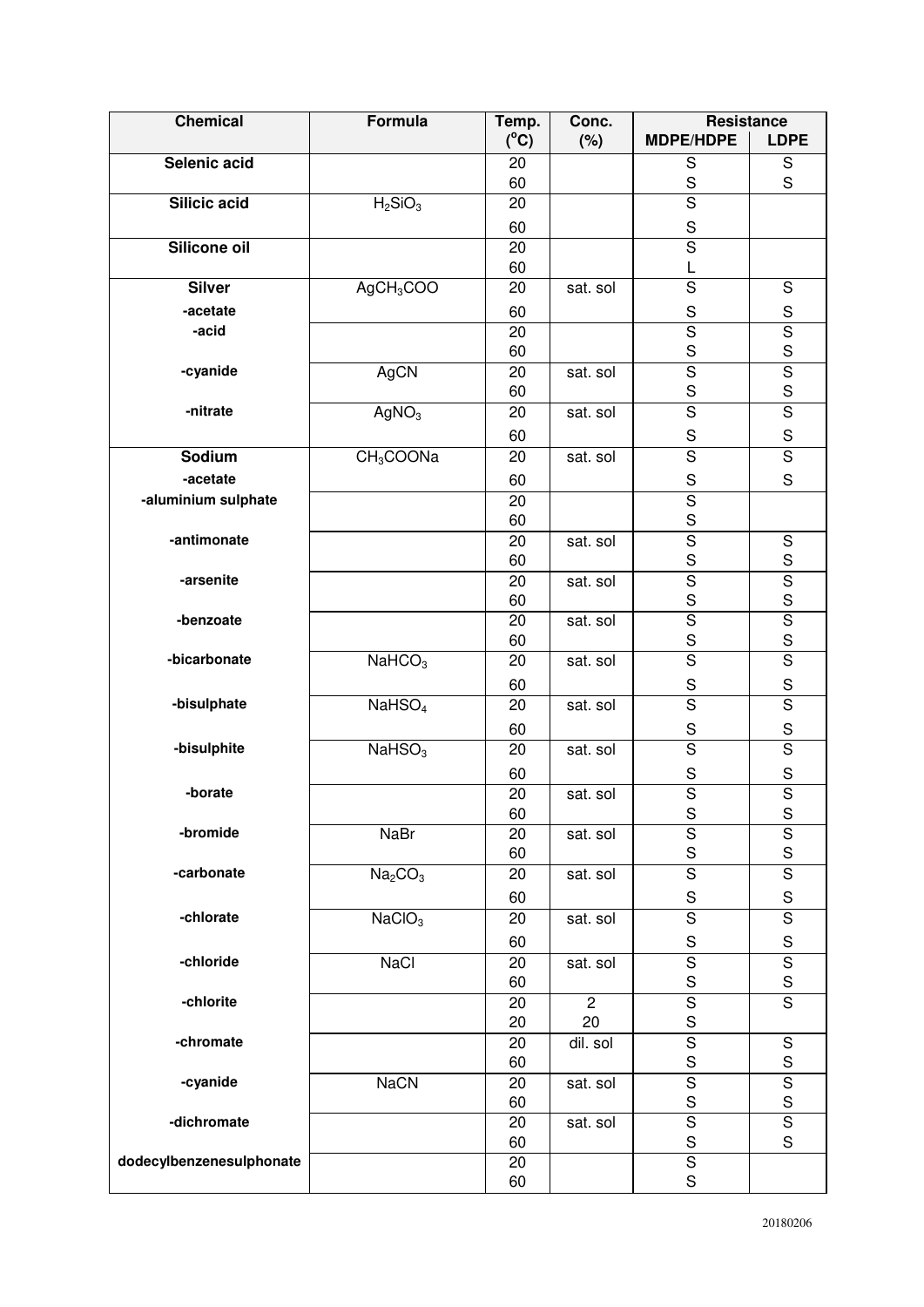| <b>Chemical</b>          | Formula                             | Temp.         | Conc.    | Resistance                   |                         |
|--------------------------|-------------------------------------|---------------|----------|------------------------------|-------------------------|
|                          |                                     | $(^{\circ}C)$ | (%)      | <b>MDPE/HDPE</b>             | <b>LDPE</b>             |
| Sodium                   |                                     | 20            | sat. sol | S                            | $\mathbf S$             |
| -ferricyanide            |                                     | 60            |          | $\mathbf S$                  | $\mathbf S$             |
| -ferrocyanide            | $Na_4Fe(CN)_6$                      | 20            | sat. sol | $\overline{\mathsf{s}}$      | $\overline{\mathsf{s}}$ |
|                          |                                     | 60            |          | $\mathbf S$                  | $\mathbf S$             |
| -fluoride                | NaF                                 | 20            | sat. sol | $\overline{\mathsf{s}}$      | $\overline{\mathsf{s}}$ |
|                          |                                     | 60            |          | S                            | S                       |
| -hexacyanoferrate        |                                     | 20            |          | $\overline{\mathsf{s}}$      |                         |
| -hydrogen sulphide       |                                     | 60            |          | S<br>$\overline{\mathsf{s}}$ |                         |
|                          |                                     | 20<br>60      | $>10$    | S                            | $\mathbf S$<br>S        |
| -hydroxide               | <b>NaOH</b>                         | 20            | 1 to 40  | $\overline{\mathsf{s}}$      | $\overline{\mathsf{S}}$ |
|                          |                                     | 60            |          | $\mathbf S$                  | S                       |
| -hypochlorite            | <b>NaOCI</b>                        | 20            |          | $\overline{\mathsf{s}}$      | L                       |
|                          |                                     | 60            |          | $\mathbf S$                  | L                       |
| -nitrate                 | NaNO <sub>3</sub>                   | 20            | sat. sol | $\overline{\mathsf{s}}$      | $\overline{\mathsf{s}}$ |
|                          |                                     | 60            |          | $\mathbf S$                  | $\mathbf S$             |
| -nitrite                 | NaNO <sub>2</sub>                   | 20            | sat. sol | $\overline{s}$               | $\overline{\mathsf{s}}$ |
|                          |                                     | 60            |          | $\mathbf S$                  | S                       |
| -perborate               | NaBO <sub>3</sub> .H <sub>2</sub> O | 20            |          | $\overline{\mathsf{s}}$      |                         |
|                          |                                     | 60            |          | $\mathbf S$                  |                         |
| -perchlorate             |                                     | 20            |          | $\overline{\mathsf{s}}$      |                         |
|                          |                                     | 60            |          | S                            |                         |
| -peroxide                |                                     | 20            |          | $\overline{\mathsf{s}}$      |                         |
|                          |                                     | 60            |          | $\mathbf S$                  |                         |
| -phosphate               |                                     | 20            | sat. sol | $\overline{\mathsf{s}}$      | $\mathbf S$             |
| (acid)                   |                                     | 60            |          | S                            | S                       |
| -phosphate               |                                     | 20            | sat. sol | $\overline{\mathsf{s}}$      | $\overline{\mathsf{s}}$ |
| (neutral)                |                                     | 60            |          | $\mathbf S$                  | S                       |
| -phosphate               | Na <sub>3</sub> PO <sub>4</sub>     | 20            |          | $\overline{\mathsf{s}}$      |                         |
| (tri)                    |                                     | 60            |          | $\mathsf S$                  |                         |
| -silicate                |                                     | 20            | sol      | $\overline{\mathsf{s}}$      | $\mathbf S$             |
|                          |                                     | 60            |          | $\mathbf S$                  | $\mathbf S$             |
| -sulphate                | Na <sub>2</sub> SO <sub>4</sub>     | 20            | sat. sol | $\mathbf S$                  | $\mathbf S$             |
|                          |                                     | 60            |          | ${\mathsf S}$                | ${\mathsf S}$           |
| -sulphide                | Na <sub>2</sub> S                   | 20            | sat. sol | $\overline{S}$               | $\overline{\mathsf{s}}$ |
|                          |                                     | 60            |          | ${\mathsf S}$                | $\mathbf S$             |
| -sulphite                | NASO <sub>3</sub>                   | 20            | sat. sol | $\overline{\mathsf{s}}$      | $\overline{\mathsf{s}}$ |
|                          |                                     | 60            |          | $\mathbf S$                  | $\mathbf S$             |
| -thiosulphate            | $Na2S3O3$                           | 20            |          | $\overline{\mathsf{S}}$      |                         |
|                          |                                     | 60            |          | $\mathbf S$                  |                         |
| Spermaceti               |                                     | 20            |          | $\overline{\mathsf{s}}$      |                         |
|                          |                                     | 60            |          | L                            |                         |
| <b>Spirits</b>           |                                     | 20            |          | $\overline{\mathsf{s}}$      |                         |
|                          |                                     | 60            |          | $\mathsf S$                  |                         |
| <b>Stannic chloride</b>  | SnCl <sub>4</sub>                   | 20            |          | $\overline{\mathsf{s}}$      | $\overline{S}$          |
| (Tin (IV) chloride)      |                                     | 60            |          | ${\mathsf S}$                | S                       |
| <b>Stannous chloride</b> | SnCl <sub>2</sub>                   | 20            |          | $\overline{\mathsf{s}}$      | $\overline{\mathsf{s}}$ |
| (Tin (II) chloride)      |                                     | 60            |          | $\mathbf S$                  | $\mathbf S$             |
|                          |                                     |               |          |                              |                         |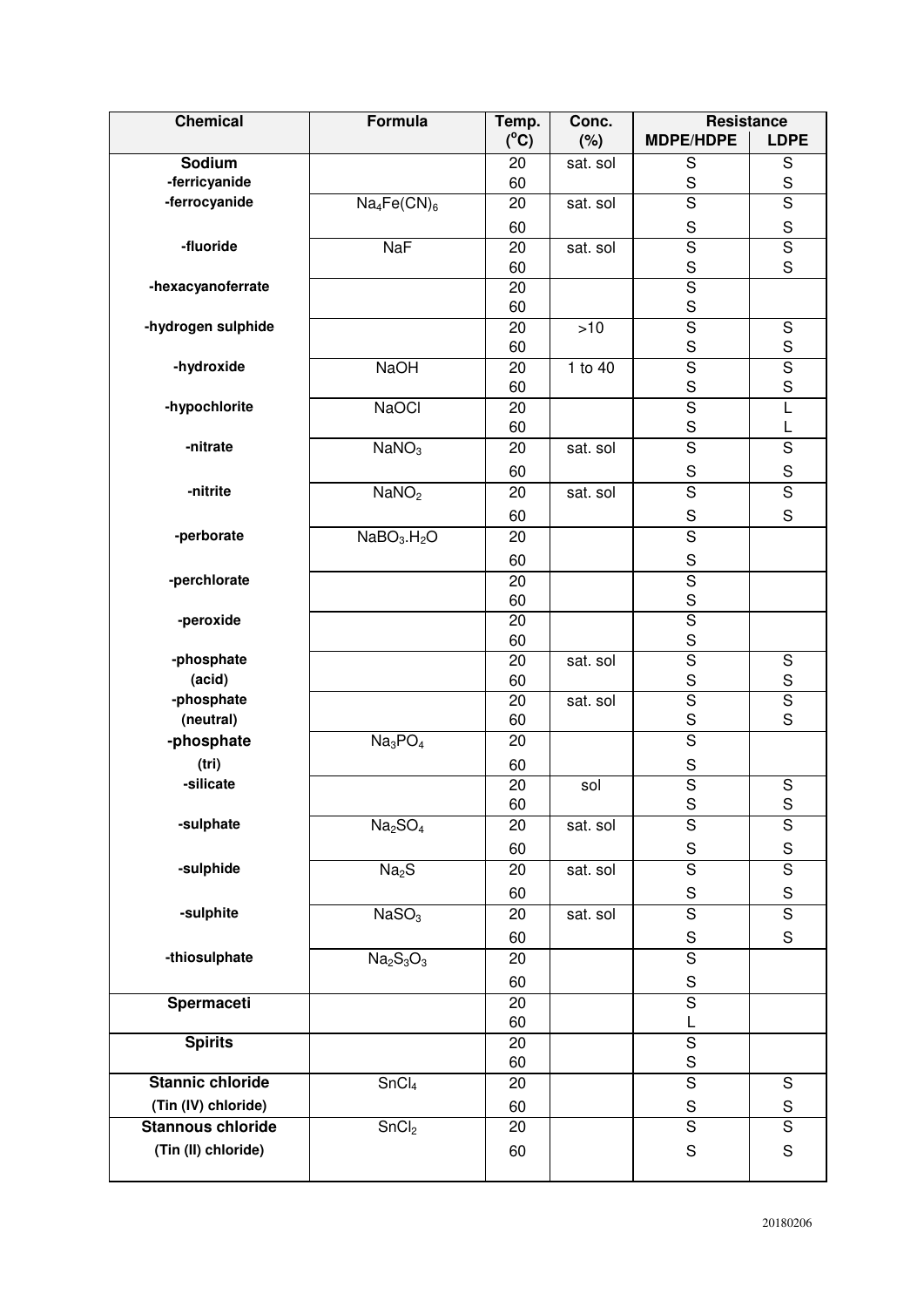| <b>Chemical</b>         | Formula                             | Temp.         | Conc.           | Resistance                   |                         |
|-------------------------|-------------------------------------|---------------|-----------------|------------------------------|-------------------------|
|                         |                                     | $(^{\circ}C)$ | (%)             | <b>MDPE/HDPE</b>             | <b>LDPE</b>             |
| <b>Starch</b>           |                                     | 20<br>60      |                 |                              |                         |
| <b>Stearic acid</b>     |                                     | 20            |                 |                              |                         |
|                         |                                     | 60            |                 |                              |                         |
| <b>Styrene</b>          |                                     | 20            |                 | L                            |                         |
|                         |                                     | 60            |                 | U                            |                         |
| <b>Succinic acid</b>    |                                     | 20            |                 | $\overline{\mathsf{s}}$      |                         |
|                         |                                     | 60            |                 | $\mathbf S$                  |                         |
| <b>Sugar syrup</b>      |                                     | 20            | high            | $\overline{\mathsf{s}}$      |                         |
| <b>Sulphur</b>          | S                                   | 60<br>20      |                 | $rac{S}{S}$                  | $\mathbf S$             |
|                         |                                     | 60            |                 | $\mathsf S$                  |                         |
| Sulphuric acid          | H <sub>2</sub> SO <sub>4</sub>      | 20            | up to 10        | $\overline{\mathsf{s}}$      | ${\mathsf S}$           |
|                         |                                     | 60            |                 | $\mathsf S$                  | $\mathbf S$             |
|                         |                                     | 20            | 10 to 50        | $\overline{\mathsf{s}}$      |                         |
|                         |                                     | 60            |                 | S                            | $rac{1}{s}$             |
|                         |                                     | 20            | 50 to 75        | $\overline{\mathsf{s}}$      | $\overline{\mathsf{S}}$ |
|                         |                                     | 60            |                 | $\mathbf S$                  | S                       |
|                         |                                     | 20            | $\overline{98}$ | $\overline{\mathsf{s}}$      | L                       |
|                         |                                     | 60            |                 | U                            | U                       |
|                         |                                     | 20            | fuming          | U                            | U<br>U                  |
| -nitric aqueous soln    | $H_2SO_4 + HNO_3 + H_2O$            | 60<br>20      | 48/49/3         | U<br>U                       |                         |
|                         |                                     |               |                 |                              |                         |
|                         |                                     | 60<br>20      | 50/50/0         | U<br>$\overline{\mathsf{U}}$ |                         |
|                         |                                     | 60            |                 | U                            |                         |
|                         |                                     | 20            | 10/20/70        | L                            |                         |
|                         |                                     | 60            |                 | L                            |                         |
| <b>Sulphurous acid</b>  |                                     | 20            | up to 30        | $\overline{\mathsf{s}}$      | $\overline{S}$          |
|                         |                                     | 60            |                 | $\mathbf S$                  | S                       |
| <b>Sulphurous ether</b> |                                     | 20            |                 | $\overline{\mathsf{S}}$      |                         |
| Sulphur dioxide         |                                     | 60<br>20      |                 |                              | S                       |
|                         | SO <sub>2</sub>                     | 60            | dry             | S<br>$\mathbf S$             | $\mathbf S$             |
|                         |                                     | 20            | 100             | $\overline{\mathsf{s}}$      |                         |
|                         |                                     | 60            | liquid          | L                            |                         |
| <b>Sulphur trioxide</b> | SO <sub>3</sub>                     | 20            | 100             | U                            | U                       |
|                         |                                     | 60            |                 | U                            | U                       |
| <b>Tallow emulsion</b>  |                                     | 20            |                 | $\overline{\mathsf{s}}$      | $\overline{\mathsf{s}}$ |
|                         |                                     | 60            |                 | L                            | L                       |
| <b>Tannic acid</b>      | $C_{14}H_{10}O_9$                   | 20            | sol             | $\overline{s}$               | $\overline{\mathsf{s}}$ |
|                         |                                     | 60            |                 | ${\mathsf S}$                | $\mathbf S$             |
| <b>Tartaric acid</b>    | HOOC(CHOH) <sub>2</sub> COOH        | 20            | sat. sol        | $\overline{\mathsf{s}}$      | $\overline{\mathsf{s}}$ |
|                         |                                     | 60            |                 | $\mathbf S$                  | $\mathbf S$             |
| Tetrabromoethane        |                                     | 20            |                 | L                            |                         |
|                         |                                     | 60            |                 | U                            |                         |
| Tetrachloroethane       | CHCl <sub>2</sub> CHCl <sub>2</sub> | 20            |                 | L                            |                         |
|                         |                                     | 60            |                 | U                            |                         |
| Tetrachloroethylene     | CCl <sub>2</sub> Cl <sub>2</sub>    | 20            |                 | L                            |                         |
|                         |                                     | 60            |                 | U                            |                         |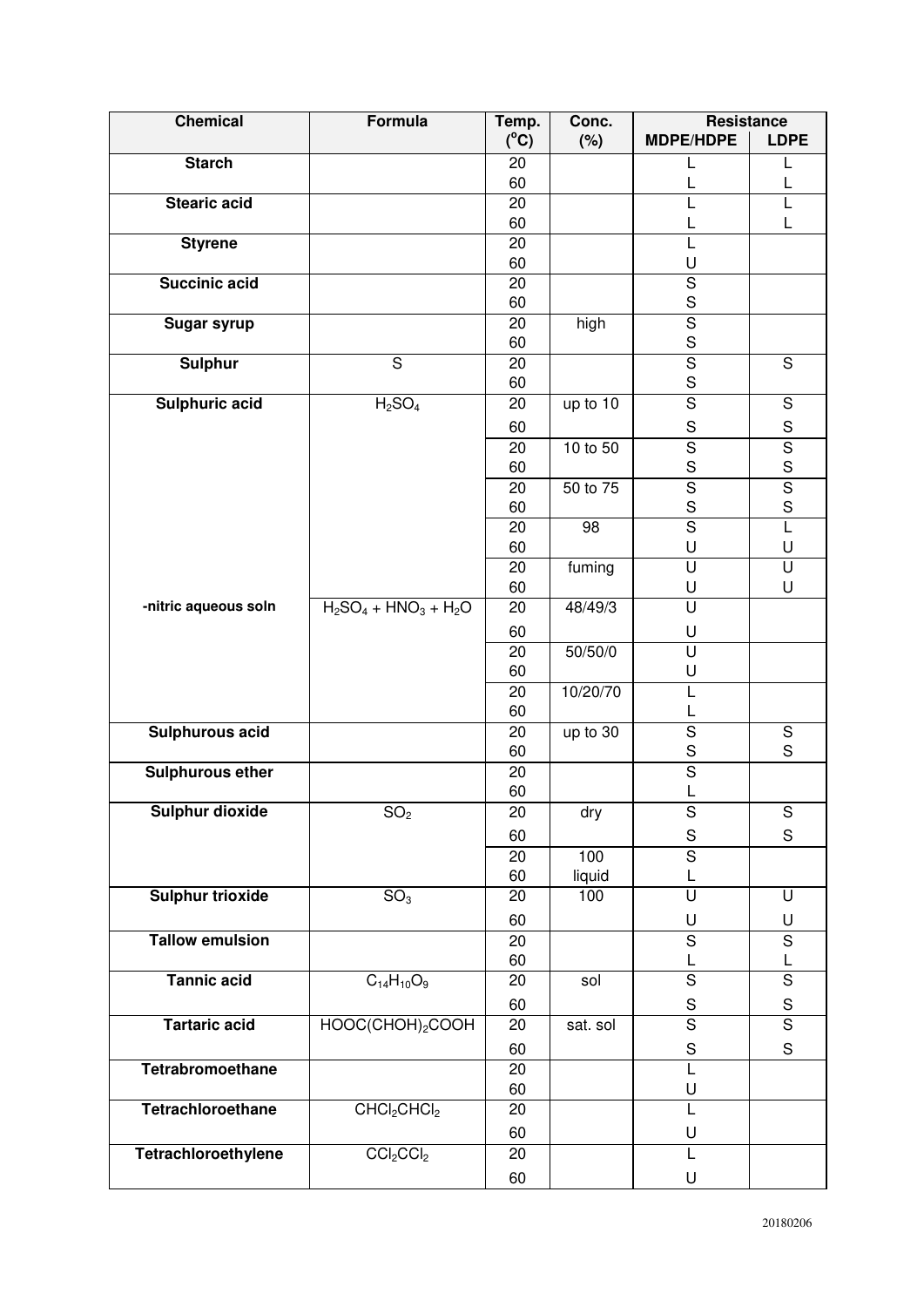| <b>Chemical</b>                                          | <b>Formula</b>                    | Temp.         | Conc.     | <b>Resistance</b>                                  |                    |
|----------------------------------------------------------|-----------------------------------|---------------|-----------|----------------------------------------------------|--------------------|
|                                                          |                                   | $(^{\circ}C)$ | (%)       | <b>MDPE/HDPE</b>                                   | <b>LDPE</b>        |
| <b>Tetraethyllead</b>                                    | $Pb(C_2H_5)_4$                    | 20            |           | $\overline{s}$                                     | S                  |
| Tetrahydrofuran                                          | $C_4H_8O$                         | 20            |           | L                                                  | U                  |
|                                                          |                                   | 60            |           |                                                    | U                  |
| Tetrahydronaphthalene                                    |                                   | 20            |           | ${\mathsf S}$                                      |                    |
|                                                          |                                   | 60            |           | U                                                  |                    |
| <b>Tetralin</b>                                          |                                   | 20<br>60      |           | U<br>U                                             |                    |
| Thioglycolic acid                                        |                                   | 20            |           | $\overline{\mathsf{s}}$                            |                    |
|                                                          |                                   | 60            |           | $\mathbf S$                                        |                    |
| <b>Thionyl chloride</b>                                  | SOCl <sub>3</sub>                 | 20            | 100       | $\overline{\mathsf{U}}$                            | U                  |
|                                                          |                                   | 60            |           | U                                                  | U                  |
| <b>Thiophene</b>                                         | $C_4H_4S$                         | 20            | 100       | L                                                  |                    |
|                                                          |                                   | 60            |           | L                                                  |                    |
| <b>Titanium tetrachloride</b>                            |                                   | 20            |           | Ū                                                  | U                  |
|                                                          |                                   | 60            |           | U                                                  | U                  |
| <b>Toluene</b>                                           | $C_6H_5CH_3$                      | 20            | 100       | L                                                  | U                  |
|                                                          |                                   | 60            |           | U                                                  | U                  |
| <b>Tributyl phosphate</b><br><b>Trichloroacetic acid</b> |                                   | 20            |           | $\overline{\mathsf{s}}$<br>$\overline{\mathsf{s}}$ |                    |
|                                                          | CCI <sub>3</sub> COOH             | 20            | $\leq 50$ |                                                    |                    |
| Trichlorobenzene                                         |                                   | 60<br>20      |           | L<br>$\overline{\mathsf{U}}$                       | U                  |
|                                                          |                                   | 60            |           | U                                                  | U                  |
| Trichloroethylene                                        | Cl <sub>2</sub> CCHCl             | 20            | 100       | U                                                  | U                  |
|                                                          |                                   | 60            |           | U                                                  | U                  |
| <b>Tricresyl phosphate</b>                               |                                   | 20            |           | $\overline{\mathsf{s}}$                            |                    |
|                                                          |                                   | 60            |           | $\mathbf S$                                        |                    |
| Triethanolamine                                          | $N(CH_2CH_2OH)_2$                 | 20            | sol       | $\overline{\mathsf{s}}$                            | S                  |
|                                                          |                                   | 60            |           | L                                                  | L                  |
| <b>Triethylamine</b>                                     |                                   | 20<br>60      |           |                                                    | L<br>L             |
| <b>Triethylene glycol</b>                                |                                   | 20            |           | $\mathsf S$                                        | $\overline{S}$     |
|                                                          |                                   | 60            |           | ${\mathsf S}$                                      | S                  |
| <b>Trilon</b>                                            |                                   | 20            |           | $\overline{\mathsf{s}}$                            |                    |
|                                                          |                                   | 60            |           | $\mathbf S$<br>$\overline{\mathsf{s}}$             |                    |
| <b>Trimethyl borate</b>                                  |                                   | 20<br>60      |           | L                                                  |                    |
| Trimethylolpropane                                       |                                   | 20            |           | $\overline{S}$                                     |                    |
|                                                          |                                   | 60            |           | $\mathsf S$                                        |                    |
| <b>Trioctyl phosphate</b>                                |                                   | 20            |           | $\overline{\mathsf{s}}$                            |                    |
|                                                          |                                   | 60            |           | L                                                  |                    |
| <b>Trisodium phosphate</b>                               |                                   | 20<br>60      |           | $\overline{s}$<br>$\mathbf S$                      | ${\mathsf S}$<br>S |
| <b>Turpentine</b>                                        |                                   | 20            |           | U                                                  | U                  |
|                                                          |                                   | 60            |           | U                                                  | U                  |
| Urea                                                     | CO(NH <sub>2</sub> ) <sub>2</sub> | 20            | sol       | $\overline{S}$                                     | $\overline{S}$     |
|                                                          |                                   | 60            |           | ${\mathsf S}$                                      | S                  |
| <b>Uric acid</b>                                         | $\overline{C_5H_4N_4O_3}$         | 20            |           | $\overline{S}$                                     |                    |
|                                                          |                                   | 60            |           | $\mathsf S$                                        |                    |
|                                                          |                                   |               |           |                                                    |                    |